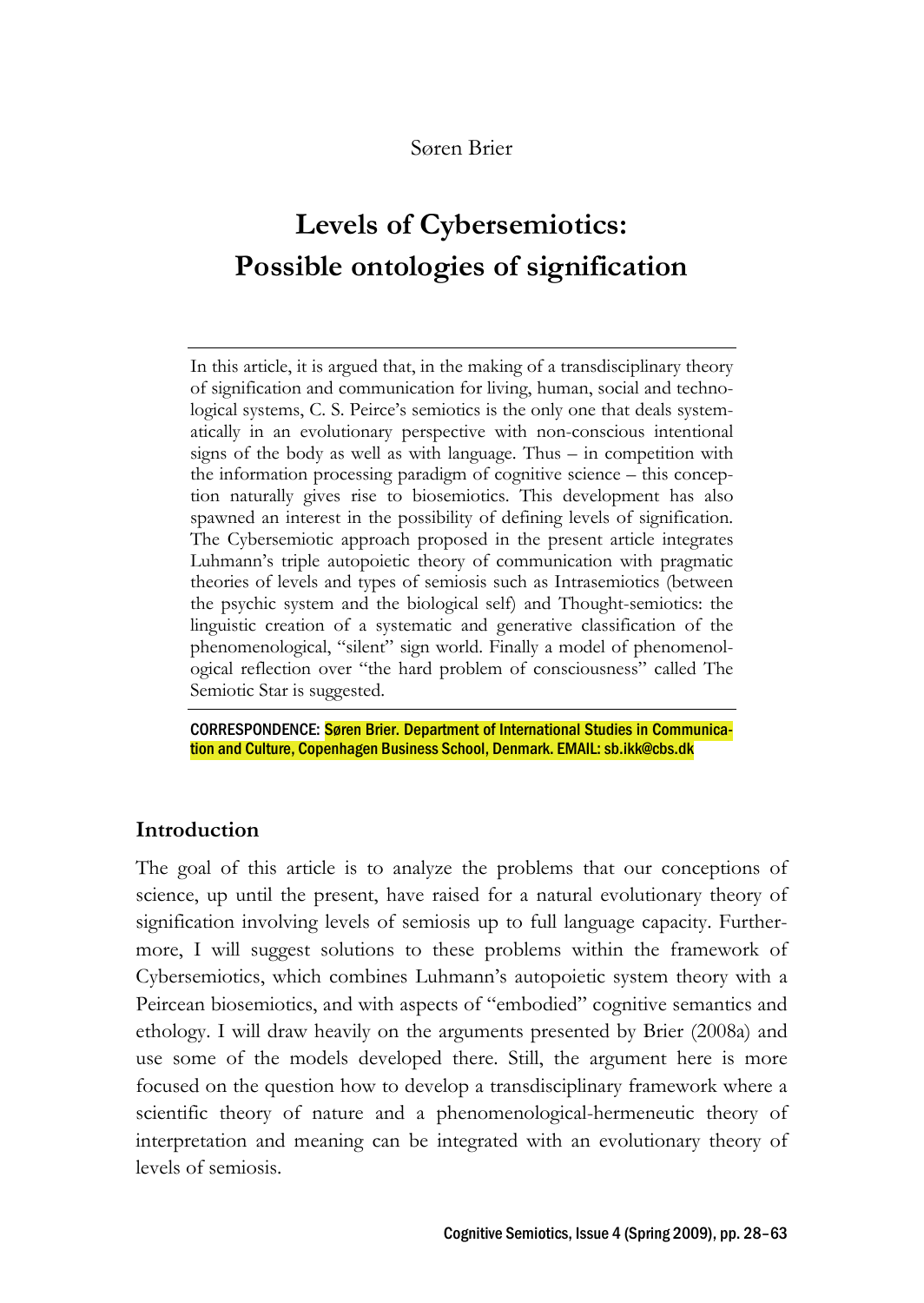#### **The dualistic problem**

Since Descartes, Western thinking has separated the subject and the object, and with Galileo and Newton it has mechanized the natural world and emptied it of meaning. In his *Critique of Practical Judgment,* Kant realized that on the basis of a mechanical science of nature such as that of Newton, a proper theory of life could not be developed. Rather, living beings must, in Kant's view, be understood as self-organized autonomous systems. Kant never really drew the consequences of his discoveries for the rest of his philosophy. But at that time a theory of biological evolution was not something you had to work into your epistemology and ontology. Therefore there was no obligation to unite the areas of nature, mind, language, human consciousness and society in an evolutionary framework and to explain the qualitative differences between these as levels of emerging qualities.

Today we have seen a whole new foundation for a science of life emerge from what could be called Complexity Science (Prigogine 1980, 1996; Prigogine & Stengers 1984, Kauffman 1995)<sup>1</sup> sometimes combined with General Systems Theory (Bertalanffy 1976/68), or in part combined either with information science (Stonier 1990, 1992, 1997) or with second-order cybernetics (von Foerster 1984) and the theory of autopoiesis (Maturana 1988a, 1988b; Maturana & Varela 1980) and sometimes with an organicist framework (Emmeche 2007). This approach reaches its full blossom in Niklas Luhmann's theory of *Social System* (1995) that attempts to integrate several of these approaches. Still even this approach has not succeeded in producing a fully consistent theory of signification (Brier 2007). Luhmann attempts to interpret Peirce's semiotics into

1 Ant colonies, bird flocks, rain forests, businesses, organizations, communities, the stock market and the global economy all have something in common. They are *complex adaptive systems*. *Complex* means composed of many parts, which are intertwined. *Adaptive* refers to the fact that all living systems *dynamically adapt* to their constantly changing environments as they strive to survive and thrive. *Systems,* because they are interconnected and interdependent and have emergent properties. "Complexity" represents the middle area between static order at one end and chaos at the other. Thus complexity is sometimes called *the edge of chaos*. The new science of Complexity evolved out of general systems theory and a field of study known as *chaos theory* popularized in James Gleick (1987), *Chaos: Making A New Science*. Complexity science suggests new models by which organizations can emerge, evolve and thrive in the increasingly complex environment. Life emerges at the edge of chaos; most of nature is nonlinear. The science of Complexity has to do with structure and order and is looking for the fundamental rules that underlie all these non-linear and self-organizing systems. The Santa Few institute is specialized in this highly computerized study that in its nonlinearity goes beyond standard mathematical analysis.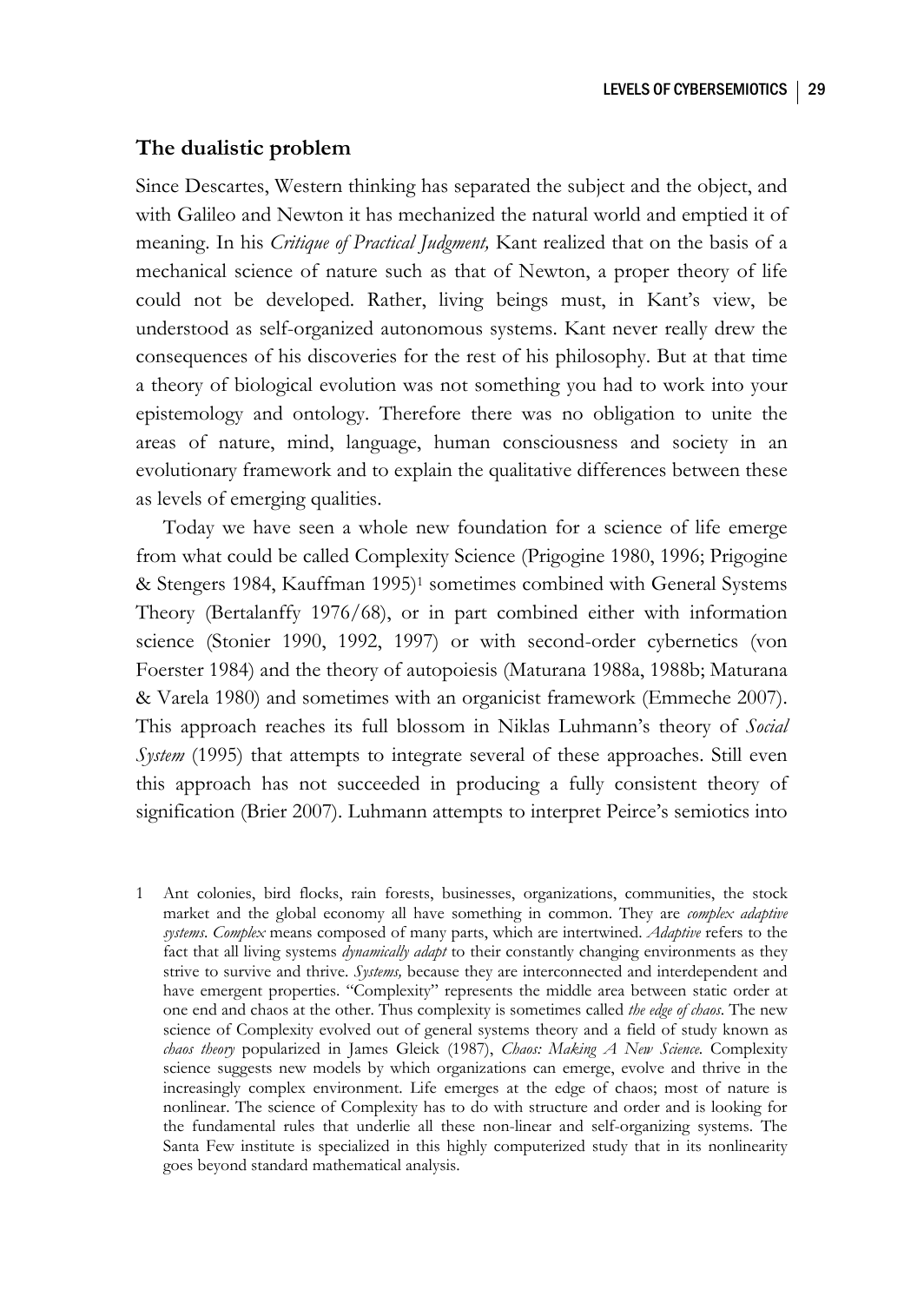his system theory (Luhmann 1999), but it can be argued that he loses Peirce's main points in the process (Brier 2008a).

It is seldom clearly contemplated within the humanities and social sciences that accepting evolution as a basic fact actually forces us into constructing a kind of unity of the sciences and humanities. So far this has only been attempted from a functionalistic and genetically centred view of nature such as that of Dennett (1991), which tries to eradicate the whole phenomenological aspect of human existence and understanding. Its promoters consider this theory to be an excellent solution and a victory for science and rationality. Other approaches such Activity Theory (Leontev 1977) and "first generation" cognitive science (Gardner 1985) also end up short in their inability to produce a theory of first person consciousness and the process of signification (Brier 1992, 1995, 1996, 1997, 1998a, and 1998b). On the other hand, the phenomenology of Husserl, Heidegger, and even Merleau-Ponty, the hermeneutics of Gadamer and the structuralist semiotics founded by Saussure have not been interested in the irreversible creation of radical new forms of life and mind through evolution. So, where can we find an evolutionary theory of signification, communication and the human self?

Another problem – seen from the evolutionary point of view – is that Kant, Descartes and arguably even Husserl accepted the notion of a transcendental subject as the focus point of all perceptions where they were brought together and given meaning. Despite considerable other differences, they all agreed that the subject was qualitatively different from the "outer world", though one could hardly accuse Husserl (1997, 1999) of dualism, since his central notion of the *life-world* is intersubjectively constituted.

In the case of Kant's partly logically based categories, we are also left with the problem of the ontology of logic – if it is to be the foundation for our epistemology – as well as his silence on the role of the social and narrative aspects of language and their relations to first-person consciousness in producing meaning and rationality. Language did not play an important role in Kant's philosophy, as Zlatev (2008a) points out, and his different "worlds" were set apart as qualitatively different in the great Lord's creation. From a religious point of view this does not present a problem, since God unites everything in his wholeness, as also Spinoza claimed in his *Ethics*. But from an evolutionary point of view it is clearly problematic.

On the other side, first-person experience and awareness and the production of meaning and signification remain outside the scope of *mechanicism*, as it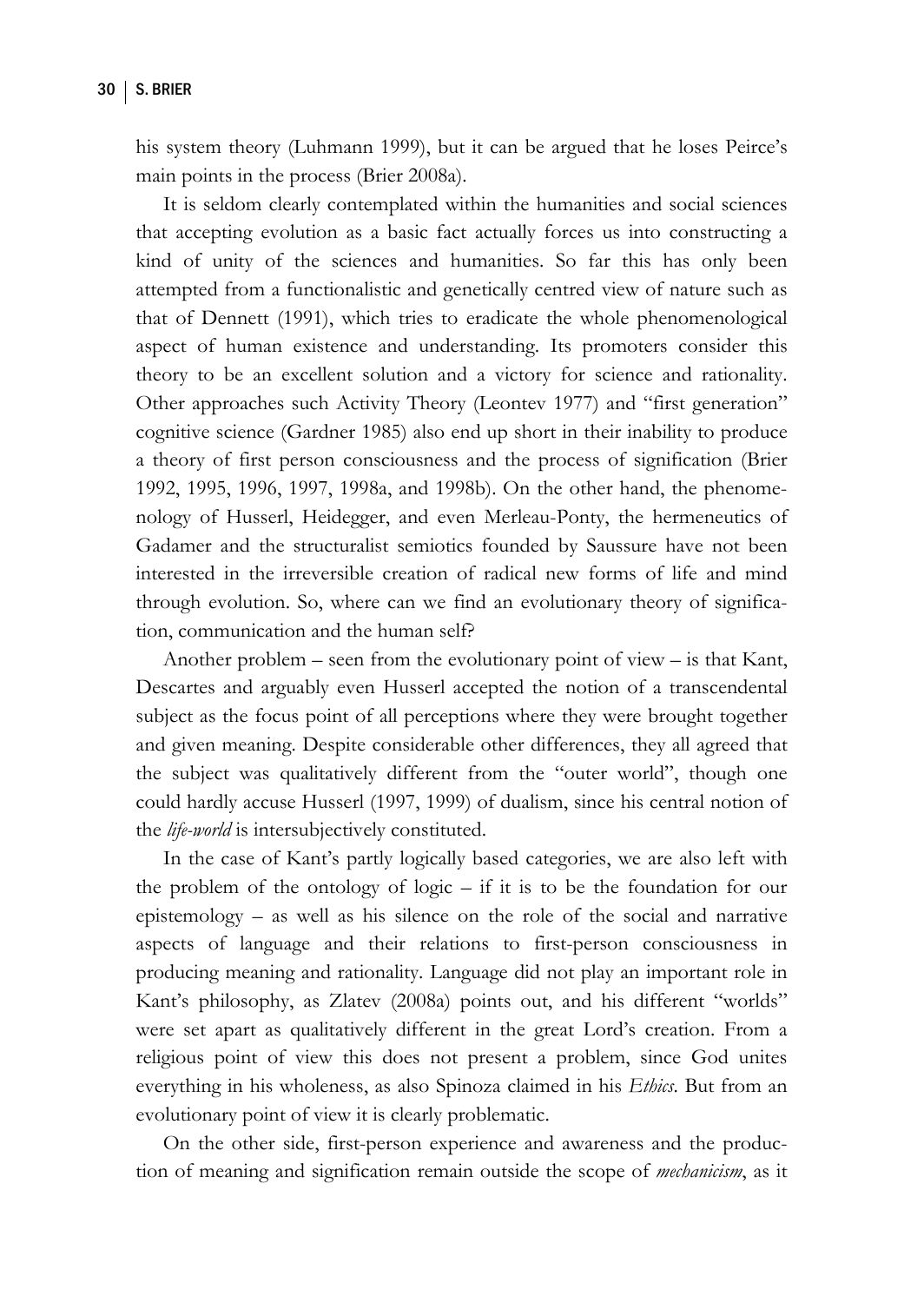has developed since Newton. This even applies to the recent incarnation of this doctrine as a functionalistic, information-based, cognitive science. In order to allow the mechanistic sciences to be combined with modern evolutionary theory, the concept of "information" developed by Norbert Wiener (inspired by Schrödinger 2006 [1967]) needs to be integrated into the mechanical worldview at a level above matter and energy (cf. Brier 1992) by using thermodynamics as the basic foundation of physics. Thus, mechanics is left as a special and limited area of physics, only relevant for closed systems in equilibrium state that can be described deterministically by a state function. The necessity of this limitation became crystal-clear with Prigogine's pioneering work (Prigogine 1980, 1986; Prigogine & Stengers 1984), which created an uproar in the physical sciences, even after he received the Nobel Prize. The "cure" – departing from mechanical classical physics as the general paradigm for a paradigm of complexity, chance, irreversibility and self-organization – was nevertheless unavoidable (Brier 1992, 1998a). The insights of Schrödinger, Wiener and later Prigogine & Stengers (1984) were the basis for developing the informational and functionalistic approach of "life science".2 In itself it is, of course, a considerable step forward in the development of a scientific view of the mind. But, as pointed out earlier, in the informational extension of materialism there is no room for experiential first-person awareness, even if it is placed in a systems and cybernetic framework (Brier 1998a, 1998b). According to Dennett (1991), for instance, the mind ends up becoming a computer of sorts, creating (the illusion of) consciousness through the manipulation of "memes", Dawkins's (in)famous cultural parallel to genes. The so-called "hard problem" of how experience can come about from matter (cf. Chalmers 1996) is not resolved, but simply avoided or "explained" by supervenience, claiming that the experiential states of the mind depend on the physical states and properties of

Cf. <www.santafe.edu/research/topics-living-systems-dynamics.php> (15/6/2009).

<sup>2</sup> The Origin of Life Program at the Santa Fe Institute seeks to understand how life began and its essential properties. To address these questions, SFI researchers have adopted a threepronged approach, asking whether life is a natural and perhaps necessary outgrowth of first principles in physics and chemistry, whether life can be synthesized, and what minimal life forms, such as viruses, can reveal about life's fundamental properties. The goal is to derive a definition of life that satisfies two criteria – one inclusive and one exclusive. The exclusion criterion should dichotomize the physical universe into living and non-living systems; whereas the inclusion criterion should accommodate all compelling empirical examples of life – from bacteria to protists, algae, flies, and mammals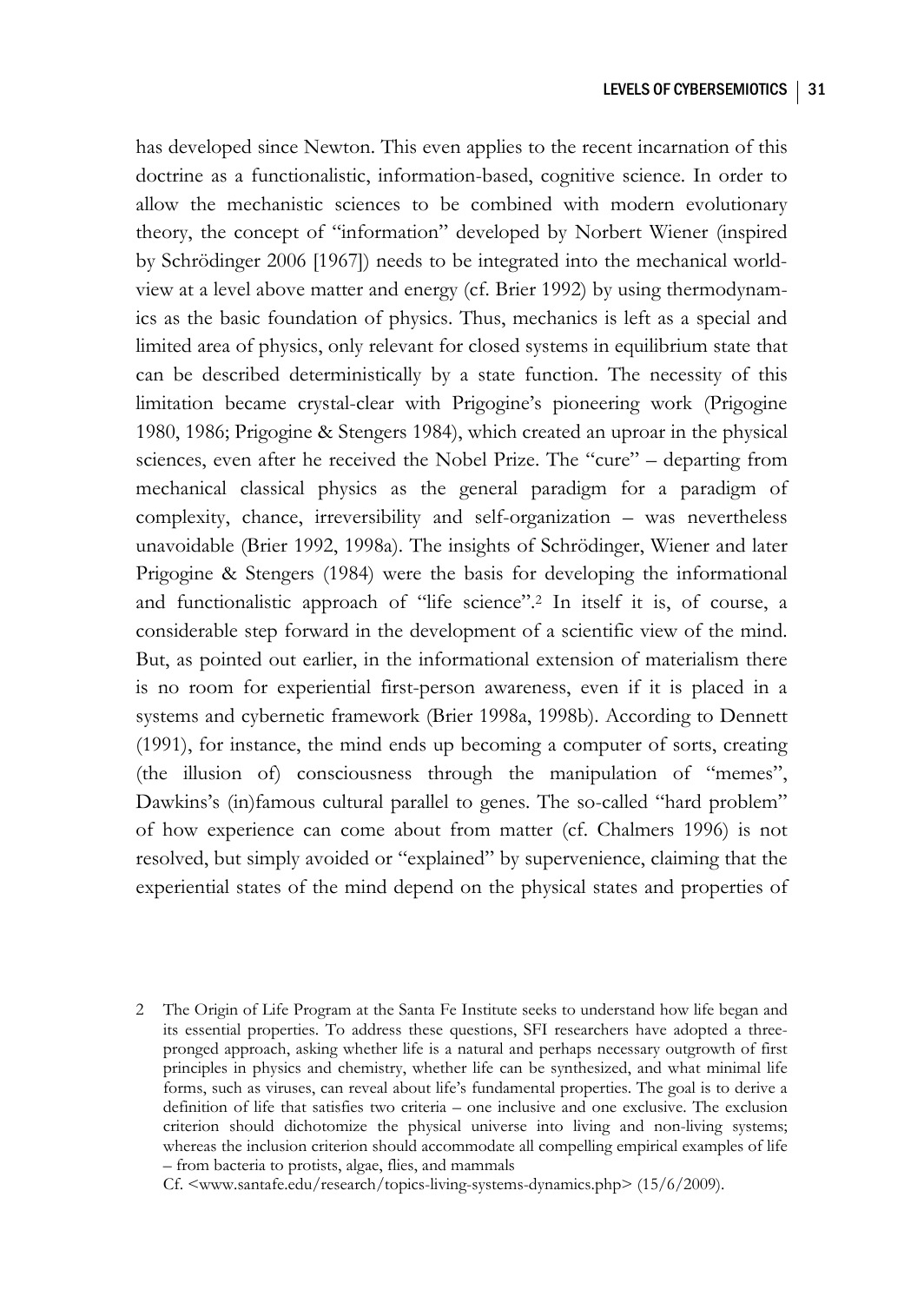the brain.3 The same physical states will produce the same experiences. This does not offer an explanation of how awareness arises as a non-material quality in a material world.

# **Semiotizing perception, cognition and the foundation of language through Peircean biosemiotics**

Having exhausted the alternatives, C. S. Peirce's semiotic philosophy seems to be the only place to turn if one wishes to include human consciousness in the theoretical foundation of an evolutionary theory that also contains a material world, living systems as well as language and the social-cultural world of intersubjective linguistic communication. In a Peircean biosemiotics (Brier 2008c), signification, communication and meaning as well as "qualia" are part of the foundation of the philosophy of signification from the start. In accordance with Peirce's semiotic phenomenology, which he calls *phaneroscopy,*  an unlimited continuous stream of experiences (Firstness) is the force that gives rise to semiosis, when the momentary aspects of consciousness (Secondness) are related to one another through self-organization (Thirdness). Peirce assumed that feelings are inexplicable firsts, and that only when they are manifested in mind as individual expressions (Secondness) can they be related to each other and give rise to meaning through the regularity of this connection (Thirdness) as semiosis. A phenomenon has to emerge out of chaos and noise with some regularity (what he called "habit") in order to be interpreted as a sign of something else. Thus Peirce's phenomenological foundation is laid down in the following important passage:

No thought in itself, then, no feeling in itself, contains any others, but is absolutely simple and unanalyzable; and to say that it is composed of other thoughts and feelings, is like saying that a movement upon a straight line is composed of the two movements of which it is the resultant; that is to say, it is a metaphor, or fiction, parallel to the truth. …Whatever is wholly incomparable with anything else is wholly inexplicable, because explanation consists in bringing things under general laws or under natural classes. Hence every thought, in so far as it is a feeling of

<sup>3</sup> Supervenience is a central notion in analytical philosophy, involving a certain kind of dependency relationship, typically held to obtain between sets of properties in a manner, which does not imply a strong reductive relationship. For example, it has been claimed that human aesthetic, moral, and mental properties supervene upon physical properties, especially those of the brain.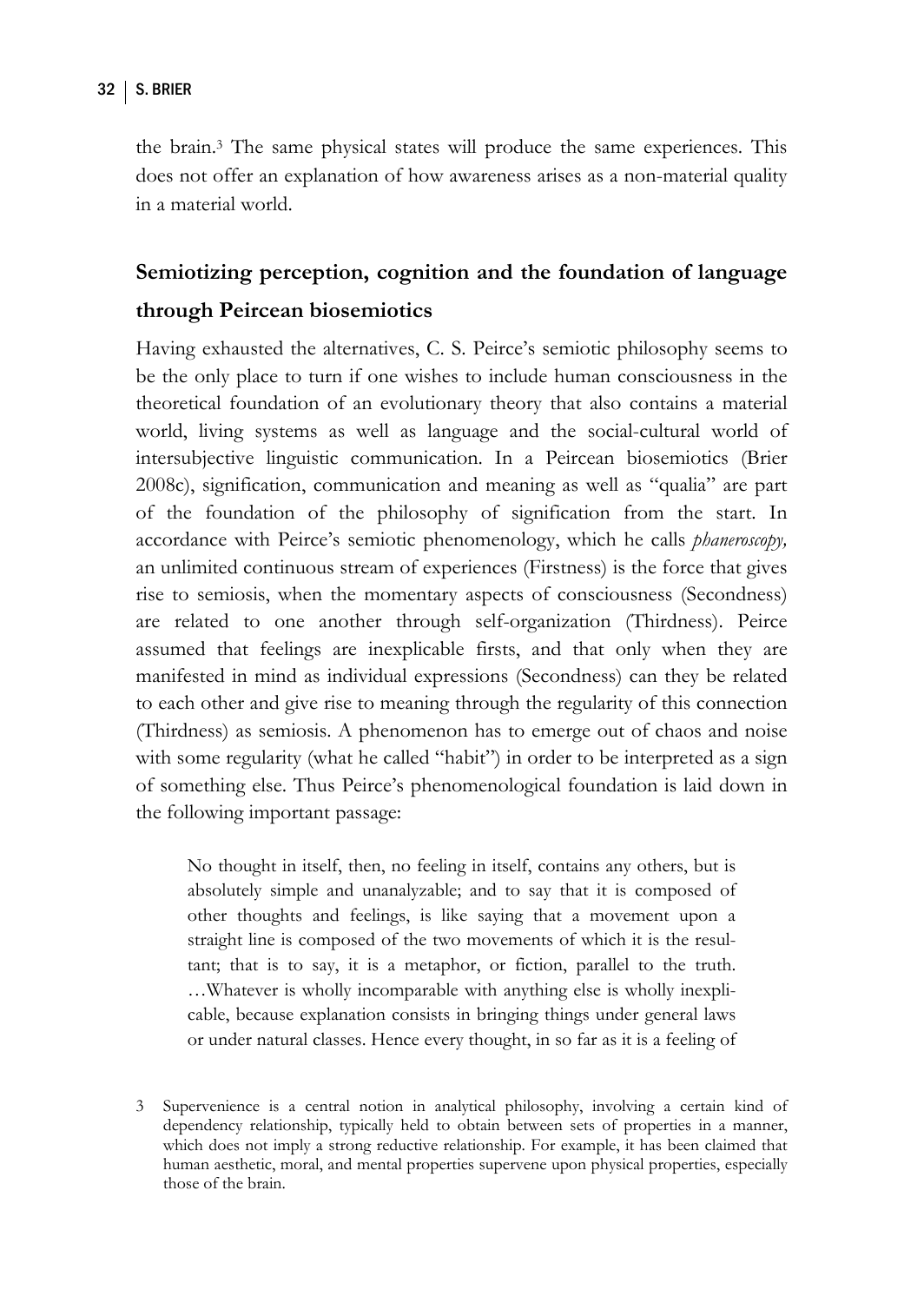a peculiar sort, is simply an ultimate, inexplicable fact. Yet this does not conflict with my postulate that that fact should be allowed to stand as inexplicable; for, on the one hand, we never can think, "This is present to me," since, before we have time to make the reflection, the sensation is past, and, on the other hand, when once past, we can never bring back the quality of the feeling as it was in and for itself, or know what it was like in itself, or even discover the existence of this quality except by a corollary from our general theory of ourselves, and then not in its idiosyncrasy, but only as something present. But, as something present, feelings are all alike and require no explanation, since they contain only what is universal. So that nothing which we can truly predicate of feelings is left inexplicable, but only something which we cannot reflectively know. So, that we do not fall into the contradiction of making the Mediate immediable. Finally, no present actual thought (which is a mere feeling) has any meaning, any intellectual value; for this lies not in what is actually thought, but in what this thought may be connected with in representation by subsequent thoughts; so that the meaning of a thought is altogether something virtual. … At no one instant in my state of mind is there cognition or representation, but in the relation of my states of mind at different instants there is. In short, the Immediate (and therefore in itself unsusceptible of mediation -- the Unanalyzable, the Inexplicable, the Unintellectual) runs in a continuous stream through our lives; it is the sum total of consciousness, whose mediation, which is the continuity of it, is brought about by a real effective force behind consciousness. (Peirce CP4 5.289).

Here Peirce argues that it is not possible for us to contemplate the immediate immense stream of consciousness that is (the) 'Now'. We can only know the 'Now' by attaching signs to it afterwards, and this process is connected to the flow and arrow of time (Brier 2008d). Opposing the way Kant constructed his categories as being somehow inside the mind, Peirce uses his three basic phaneroscopic categories Firstness, Secondness and Thirdness at the basis of his theory of feeling and consciousness and thus connects them to his metaphysics in a unique and original way. In another passage he introduces the three categories on a phenomenological basis:

…first, feeling, the consciousness that can be included with an instant of time, passive consciousness of quality, without recognition or analysis; second, consciousness of an interruption into the field of consciousness,

4 "CP" stands for Collected Papers l.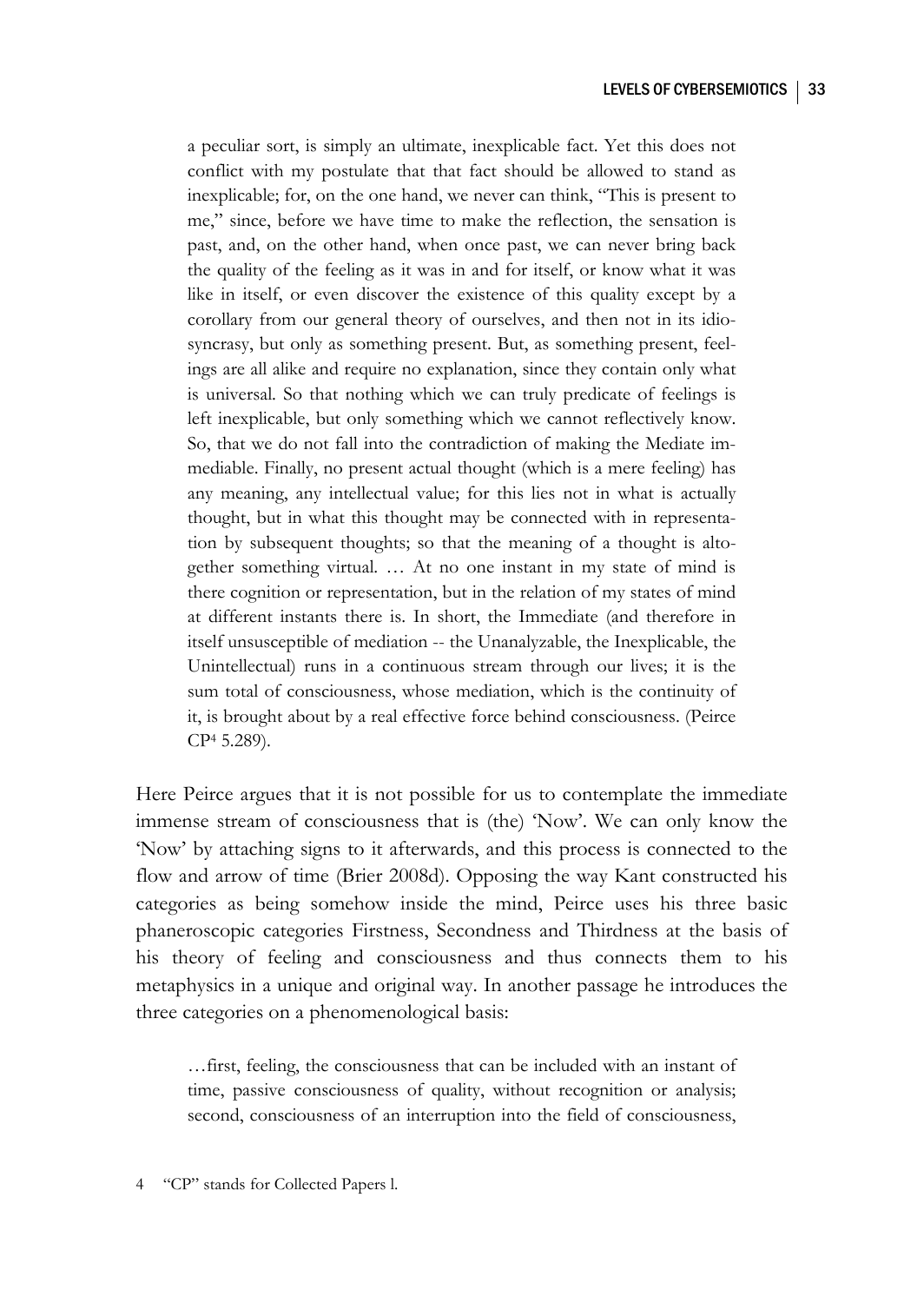sense of resistance, of an external fact, of another something; third, synthetic consciousness, binding time together, sense of learning, thought. (Peirce CP 1.377)

Firstness, Secondness and Thirdness are thus three basic states of consciousness as well as "outer reality" developing in an evolutionary interplay with each other over time.5 Thus there is a deep connection between knowledge and time. This is connected to the foundational importance of irreversibility that destroys mechanicism as the basis of science. It also points to another thing that Prigogine (1996) and Peirce agree on: the reality of chance i.e. that chance is not only subjective (Brier 2008d). Innis (1994: 15) comments on how Peirce uses this insight in his semiotic theory of consciousness:

The time-constituted web of semiosis defines the life of consciousness, the meaning of which, as a chain of thought-sign and interpretants is what will be understood subsequently in another thought.

Another important point here is that Peirce's species of phenomenology, phaneroscophy, is "born semiotic". There are no manifest experiences that do not have sign character since they combine the non-manifest qualia from Firstness with the manifest dual existence of Secondness (objects) and Thirdness (habit, regularity and meaning). Still the basic "feeling of what happens" (Damasio 2000) is there as Firstness in every sign connecting all signs to the continuum of Firstness (see Figure 1).

<sup>5</sup> Like Husserl, Peirce was not a dualist, and therefore did not work with a framework where the distinction between "inside" and "outside" was primary.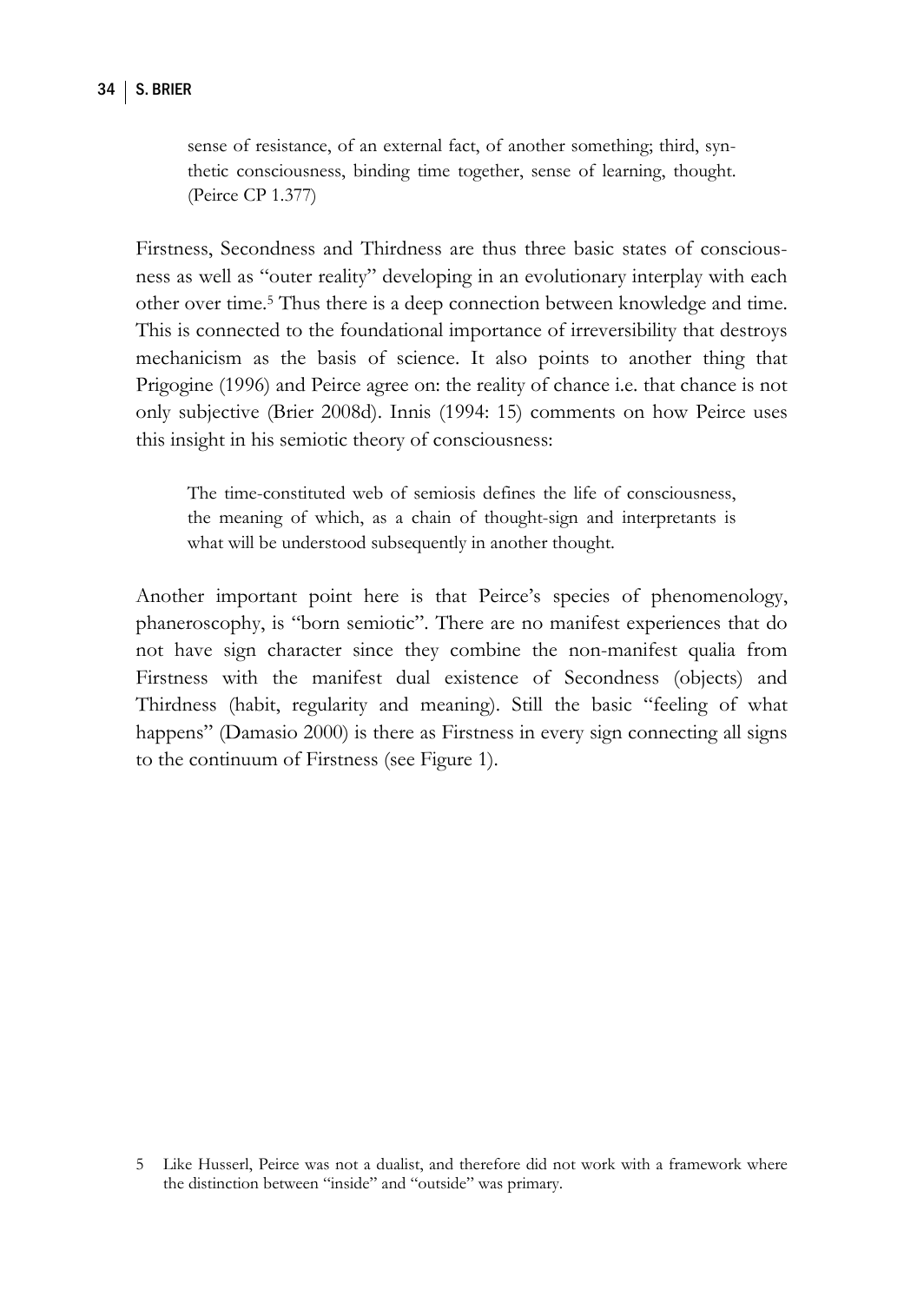

*Figure 1. The three aspects of semiosis: Representamen, Object and Interpretant, making up the Peircean sign and how they relate to Firstness, Secondness, and Thirdness. Peirce developed his categories from this triadic model. Each radial line from the centre corresponds to the parts of the sign relation: Representamen, Object, and Interpretant. Each leg is then made subject to triadic analysis. Firstness is closest to the centre, Secondness in the middle, and Thirdness farthest away from the centre. The nine "pure sign types" (or valencies) are then combined three at a time into ten classes of actually manifesting signs. (From Brier 2008a, where further explanation is provided).* 

Thus feelings understood as potential qualia – being an intrinsic part of Firstness – are the basic and atomic qualities of the world. As Peirce was a synechist (a continuum thinker) he viewed consciousness and matter as two ends on a continuum. He referred to matter for "effete mind" (see below), which is a concept that is among his less developed. One way of explaining it is to say that it is at the opposite end of a continuum of which living mind is at the other end. Peirce's triadic semiotic "objective idealism" levels mental and physical phenomena into a single ideal system of evolutionism and synechism. Synechism is the tendency to regard everything as continuous. This includes mind and matter as well as individual embodied and social mind. "All commu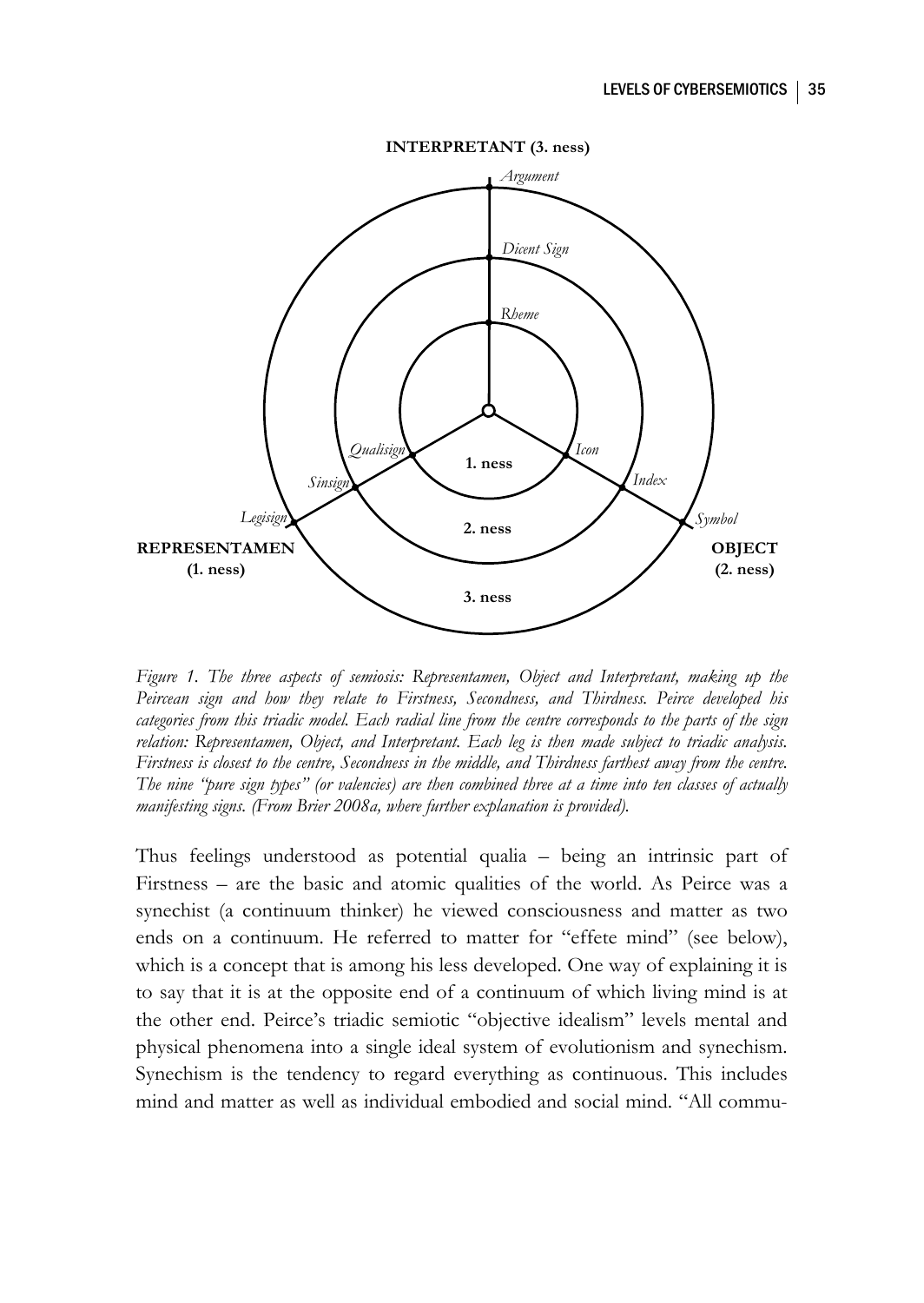nication from mind to mind is through continuity of being" (Peirce CP 7.572).6 The so-called "material universe" is made up of effete mind and develops towards a crystallized mind. Thus effete mind is something, which can grow, become mature and crystallize. Thus mind and matter are, so to say, folded into each other in what is known as *hylozooism*. 7 Peirce clarifies the concept of *feeling* as follows:

By a feeling, I mean an instance of that kind of consciousness which involves no analysis, comparison, or any process whatsoever, nor consist on whole or in part of any act by which one stretch of consciousness is distinguished from another, which has its own positive quality which consist in nothing else, and which is of itself all that it is, however it may have been brought about; so that if this feeling is present during a lapse of time, it is wholly and equally present at every moment of that time. To reduce this description to a simple definition, I will say that by a feeling I mean an instance of that sort of element of consciousness which is all that is positively, in itself, regardless of anything else. (Peirce CP 1.306)

For Peirce, feeling is the basic quality of immediate consciousness having its own quality, independent of any other state of mind; it is perfectly simple in itself.8 Consciousness is built up by feelings (Firstness), perceptions (Secondness) and significations (Thirdness) combined in semiosis, allowing for various levels of consciousness in living systems.

- 6 Mladenov (2004) was an inspiration for this explication of Peirce's philosophy.
- 7 This is a view that Peirce shares with Aristotle. In philosophy "hyle" refers to matter or stuff; the material cause underlying change in Aristotelian philosophy. It is what remains the same in spite of the changes in forms. In opposition to Democritus' atomic ontology, hyle in Aristotle's ontology is a plenum or a sort of field. Aristotle's world is an uncreated eternal cosmos, but Peirce used the term in an evolutionary philosophy of a world that has an end and a beginning. The English term was introduced by Ralph Cudworth in 1678. Hylozoism – in this context – is the philosophical conjecture that all or some material things possess life, or that all life is inseparable from matter. It was a doctrine held especially by early Greek philosophers. Hylozoism is different from the panpsychist idea of everything possessing a soul, but it does attribute some form of sensation to all matter, very much like Whitehead's panexperientialism. Hylozoism it is not a form of animism either, as the latter tends to view life as taking the form of discrete spirits. Scientific hylozoism is a protest against a mechanical view of the world as dead, but at the same time upholds the idea of a unity of organic and inorganic nature and derives all actions of both types of matter from natural causes and laws.
- 8 One of the referees finds this to be contradicting my use of Lakoff & Johnson (1999) to demonstrate the role of embodiment in meaning production in sign games and language games. But I only accept their theory as an attempt at a scientific explanation, which is in a need of a philosophical foundation, such as Cybersemiotics. Lakoff does not see it this way and tries to find support directly in brain science (e.g. Gallese & Lakoff 2005). I acknowledge their pioneering work on embodiment and embodied cognitive semantics, but more theoretical and conceptual development is needed in this difficult area.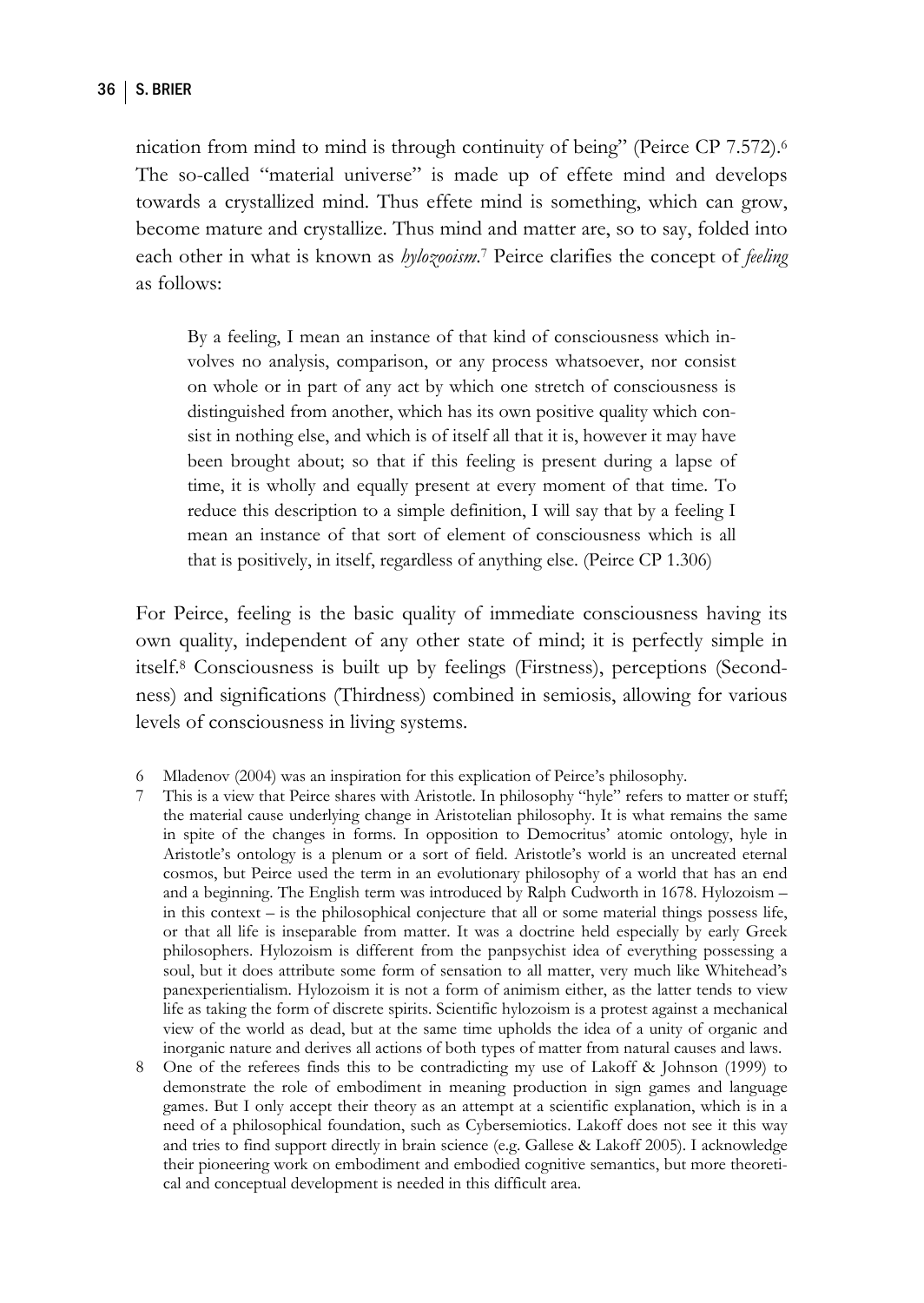Since my voyage into Peirce's semiotics began from the problems Konrad Lorenz (1977) encountered trying to include the first-"person" experience of animals in instinctively motivated behaviour into a causal model, I will start at the level of *zoö-semiotics*. Lorenz realized that he could not introduce first-person experience as having any causality in a scientific materialistic world-view or for that matter in a dualistic one. But he stopped there. My argument is that Peirce offers a new paradigmatic framework that makes it possible to integrate emotions and causality.

Here the work of Ellis and Newton (1998) on the role of not explicitly selfconscious purposeful emotionally steered behaviour in animals seems very promising. Ellis and Newton started a new line of research into consciousness when they took up the problem of motivation and emotion where Lorenz left it. They recognize emotion and purposefulness as real:

Emotions and motivations are characterized by purposive strivings, and there do seem to be *non-conscious* yet *purposive* phenomena in nature, especially in biological organisms. The human organism purposely does what is needed to regulate heartbeat and blood pressure, yet normally is not *conscious* of doing so. Merleau-Ponty defines a "purposeful organism" as one that changes, replaces, or readjusts the functioning of its own parts as needed to maintain or enhance the functioning of the whole organism. (Ellis & Newton 1998: 434)

Thus a lot of a living system's purposeful behaviour and actions are not selfconsciously experienced. Much of our purposeful behaviour of the body is so hardwired that it will take a lot of training with biofeedback or yoga to be able to be so consciously aware of it that we can control it by our free self-conscious will. This view of purposefulness of living systems can be used to supplement the missing aspects of Lakoff and Johnson's (1999) view of the body. Their "embodied realism" does not deal with animal cognition or an evolutionary connection between it and the development of human cognition and categorization. Their "conceptual metaphor theory" assumes that so-called "primary metaphors" are grounded in bodily experience, but it is unlikely that this can be modelled in a mechanical way on the basis brain regions and networks, as proposed by Gallese and Lakoff (2005). A semiotic approach – biosemiotics – seems more warranted, which is consistent with the claim of Ellis and Newton that: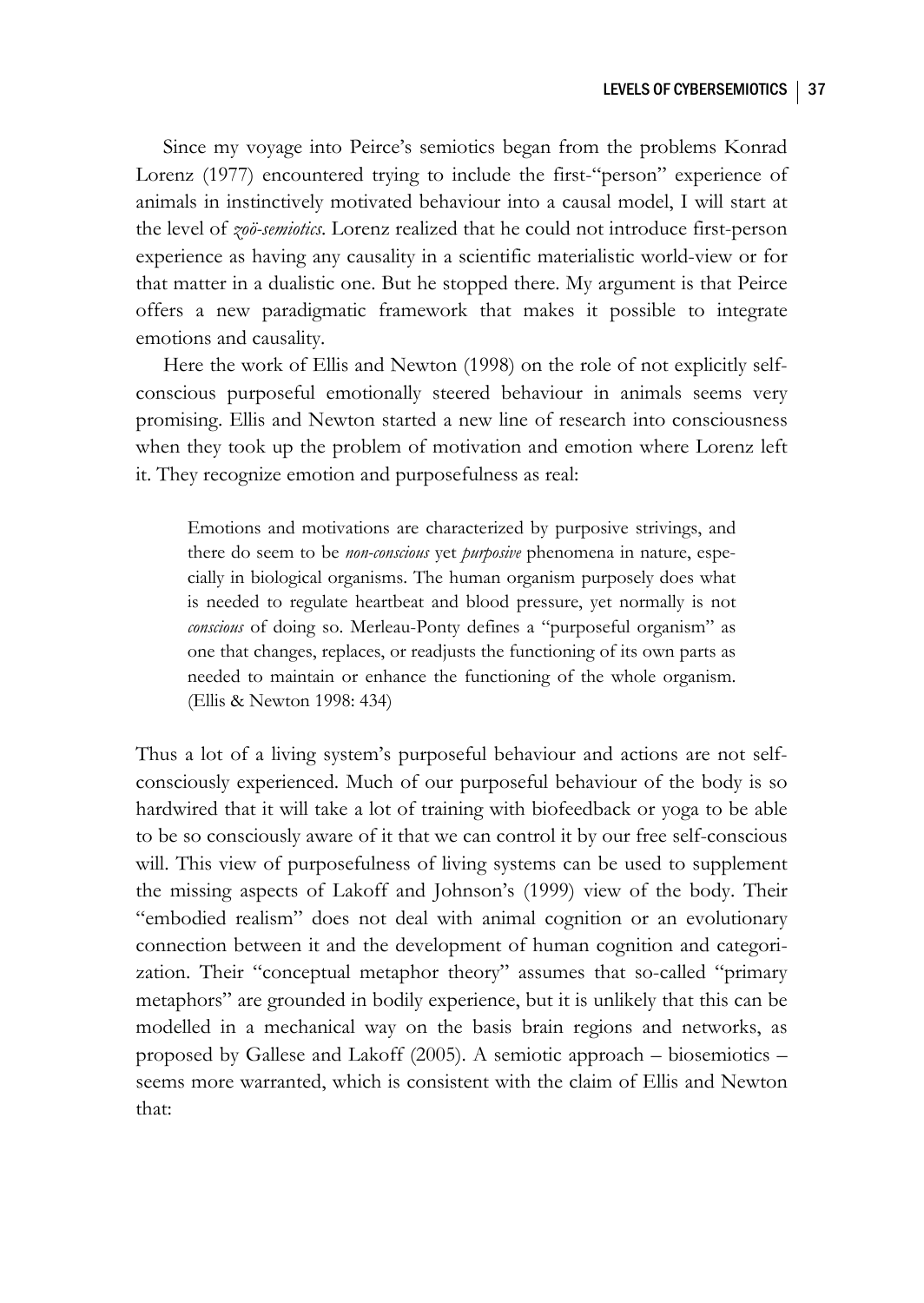[...] emotions are conscious only to the extent that we form some sort of representation of what they are about and of how they are manifest in our bodies. Usually, this entails imagery of some sort, especially when we consider symbolic utterances as a kind of imagery... Both emotion and representation are needed for phenomenal consciousness. Without emotion, we might have unconscious information processing, as in a digital computer or thermostat or thermos bottle; and without the representation, we might have unconscious emotions, as in "wanting" to fill or empty the outer electron shells of atoms in the various biological systems, so as to restore chemical homeostasis, but not a *conscious* wanting of this outcome. But emotion and representation must be present for phenomenal experiencing to occur. (Ellis & Newton 1998: 435)

Thus Ellis and Newton seem to use concept of emotion in an ontologically basic way much like Peirce where emotion as the basis of consciousness develops from an unaware subconscious level to a conscious level in the evolution of livings systems. Ellis and Newton argue for going beyond physiochemical explanations to include the phenomenological (and social) semiotic view as a way of explaining the foundations of cognition and semiosis. This foundation is necessary for understanding how a self-conscious being can master human signs and language. Again I claim that it is not possible to be consistent here without accepting Peirce's broader foundation that provides an alternative to mechanicism. It is also difficult to see how metaphor-based conceptualization as that proposed by Lakoff and Johnson (1999) can be possible without a body-mind driven by emotional motivation:

In anticipating perceptual objects, we are anticipating the way they may or may not interact with our motivating organismic purposes. There is no attention without motivation to attend, and no motivation without emotional purposes. Furthermore, part of the anticipated outcome in action planning is the hoped-for or feared subsequent emotional state of the organism. (Ellis & Newton 1998: 438–39)

Human beings and animals are always anticipating meaningful contexts connected to their forms-of-life. It is the inability to extract the person from his embodiment that anchors meaning in our psycho-biological being as something to be classified and developed by language and culture (Brier 2005). This is also clear in the development of the idea of the role of the body from Husserl to Merleau-Ponty's "naturalized" phenomenology. Therefore biology matters. But a mechanistic molecular biology does not have the philosophical, especially the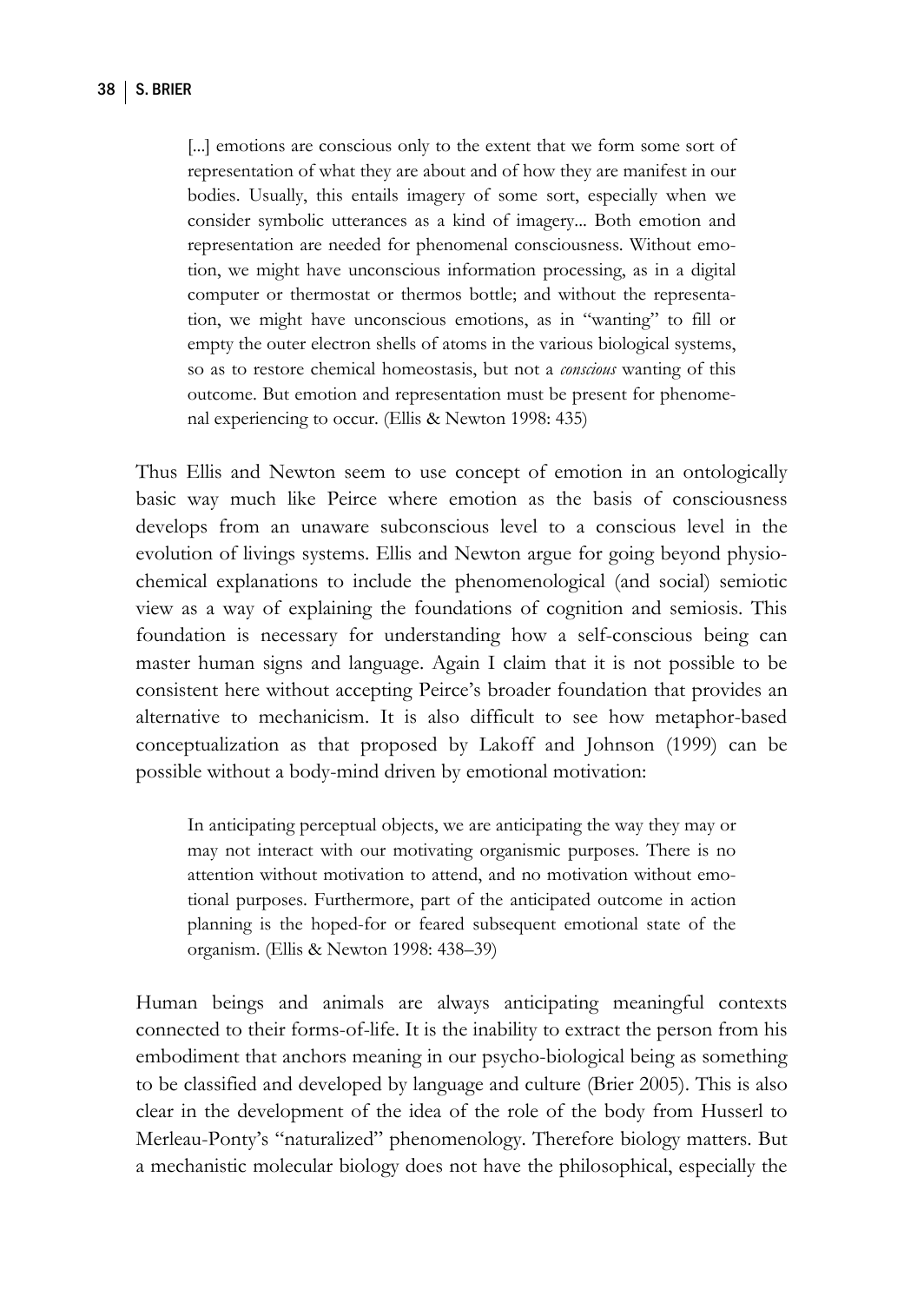ontological, foundation capable of explaining the inner experience of biological systems, their cognition through signification, and from there on to engage in communication, leading through evolution to the foundation of human language. For this, biosemiotics seems necessary.

#### **The biosemiotic perspective**

Biosemiotics<sup>9</sup> is the scientific study of signs, biological codes and semiosis in living systems, compatible with C. S. Peirce's theory of triadic semiotics,<sup>10</sup> which implies that cognition and communication among all living systems involves signs. Let me give just two illustrative examples.

- Blackbird song may be considered as signed-based communication since it contains information concerning the species that is singing, its territorial claim, its improvising skills and even location (since it often has dialects). But the meaning of these signs will depend of the knowledge and level of consciousness of the interpreter, and thus will differ for e.g. other blackbirds and ornithologists.
- In molecular biology, biosemiotics considers hormones and transmitter molecules as signs with material vehicles, since their effect (i.e. interpretant) depends on the type of cell receiving them: the kind of receiver channels it has, their number, in what tissue the cell is, and where the cell is in its life cycle will all play a role (Hoffmeyer 1996, 2008).

Biosemiotics transcends on the one hand the purely chemical description of life present in molecular biology and, on the other hand, the traditional idea that semiotics is only the study of signs in the language and culture of human beings. Instead biosemiotics includes the whole realm of biology in semiotics. Life and semiosis are seen as co-extensional. Biosemiotics attempts to integrate the findings of biology and semiotics to form a new view of life and meaning as immanent in the natural world. The biosemiotic strategy is to focus on sign systems and codes instead of laws. A code is a set of process rules or habits (e.g. the working of ribosome) that connects elements in one area (e.g. DNA)

<sup>9</sup> Introductions to biosemiotics and its history can be found in many places, but let me here point to a few good articles in the first issue of the new *Journal of Biosemiotics*: Barbieri (2008), Favareau (2008), Hoffmeyer (2008) – as well as Kull (1999).

<sup>10</sup> Marcello Barbieri (2001), who developed the theory of biological codes mentioned in the next section, has not done so on a Peircean basis.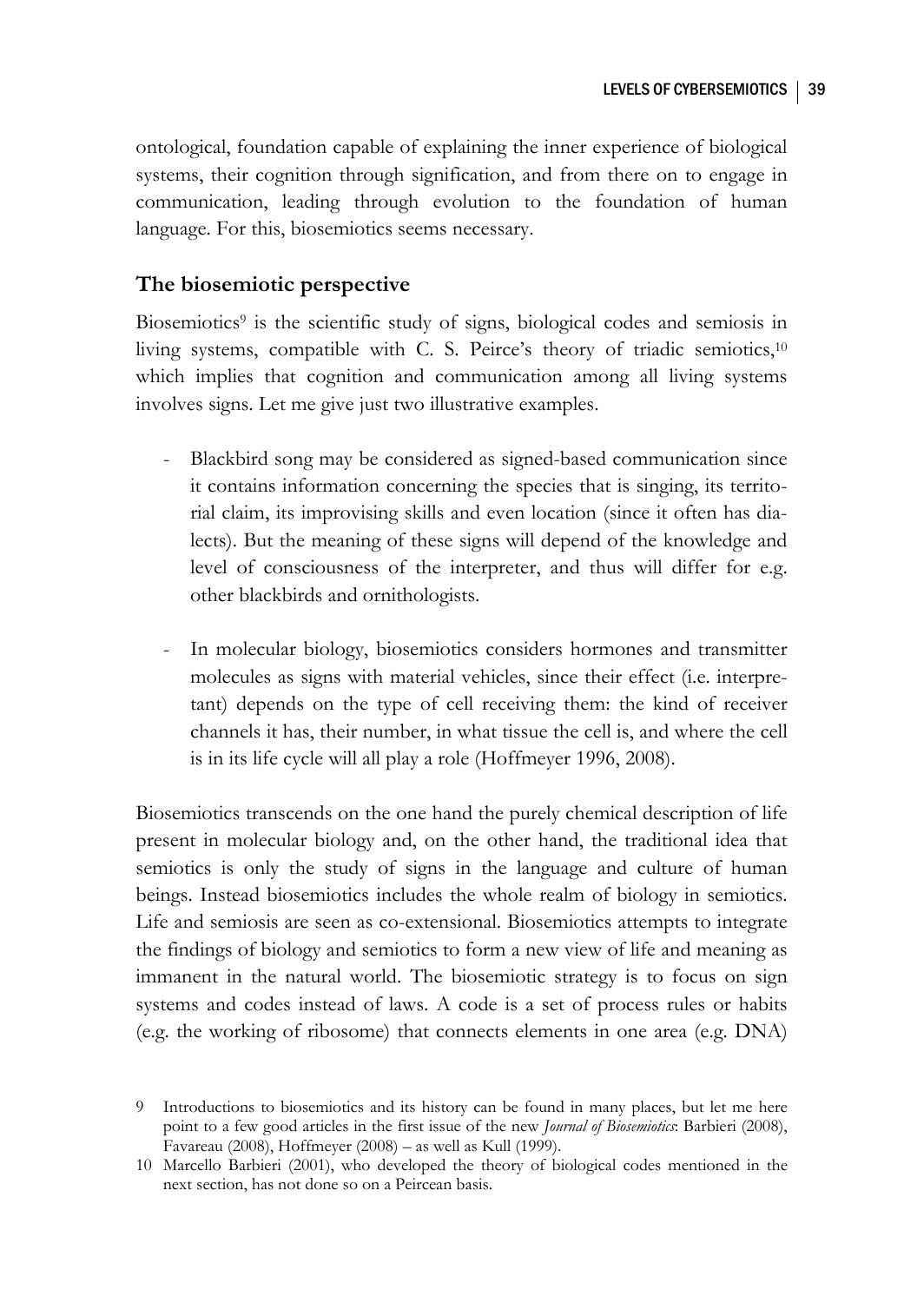with another area (e.g. sequences of amino acids in proteins) in *a specific meaning context* (here the creation, function and survival of the cell). A code gives meaning to differences or information in certain contexts. Language depends on social and cultural codes. To most biosemioticians it is crucial that the correspondence is not an objective universal natural law (if such exists) but a local contextual phenomenon that is defined by some kind of motivated interest on the level of animals and on the human level from an interpersonal cultural convention. In contrast, machines do not make codes themselves. A sequence of differences such as the base pairs in DNA can be information for coding, but is not a code in itself. Peircean biosemiotics argues that codes are part of triadic sign processes where an interpretant makes the motivated connection between objects and representamens. Living systems function on the basis of self-constructed codes.

The proteins in the living cell are different from proteins created through external spontaneous chemical processes. Living systems are not "natural" in the same way as physical and chemical systems, because their protein molecules are self-constructed by molecular machines (the ribosomes and connected processes). Cell proteins have the sequences of their amino acids determined by the internal code system in the cell in the manner clarified above. The structure of living systems, their organization and processes are determined by internal codes and they are therefore in a certain way "artificial". Thus we here shift the border between natural and cultural from between human society and the rest of nature to being placed between living systems and the rest of ("non-living") nature. This is because the essential macromolecules that create living systems and are created by living systems in autopoiesis are not found outside living systems. Culture starts with biosemiosis. Since social sciences and humanities have defined the many meanings of culture (cf. Hornborg this volume), we might better call it the level of *biosemiotics culture*. This concept of culture is created within the research program of biosemiotics. Living systems are a kind of materially based discursive systems. By including the living systems in the semiotic realm and also realizing that they are to an important degree selfconstructed, the first part of the gap between nature, mind and culture is mended.

Biological systems are then understood as being communicative structures or *sign-cyborgs* because they are made of coded molecules and organized communicatively by semiotic processes. The behaviour of organisms neither represents internal "organization" nor external "information" but interpretations of the first in terms of the second in the phenotype as well as the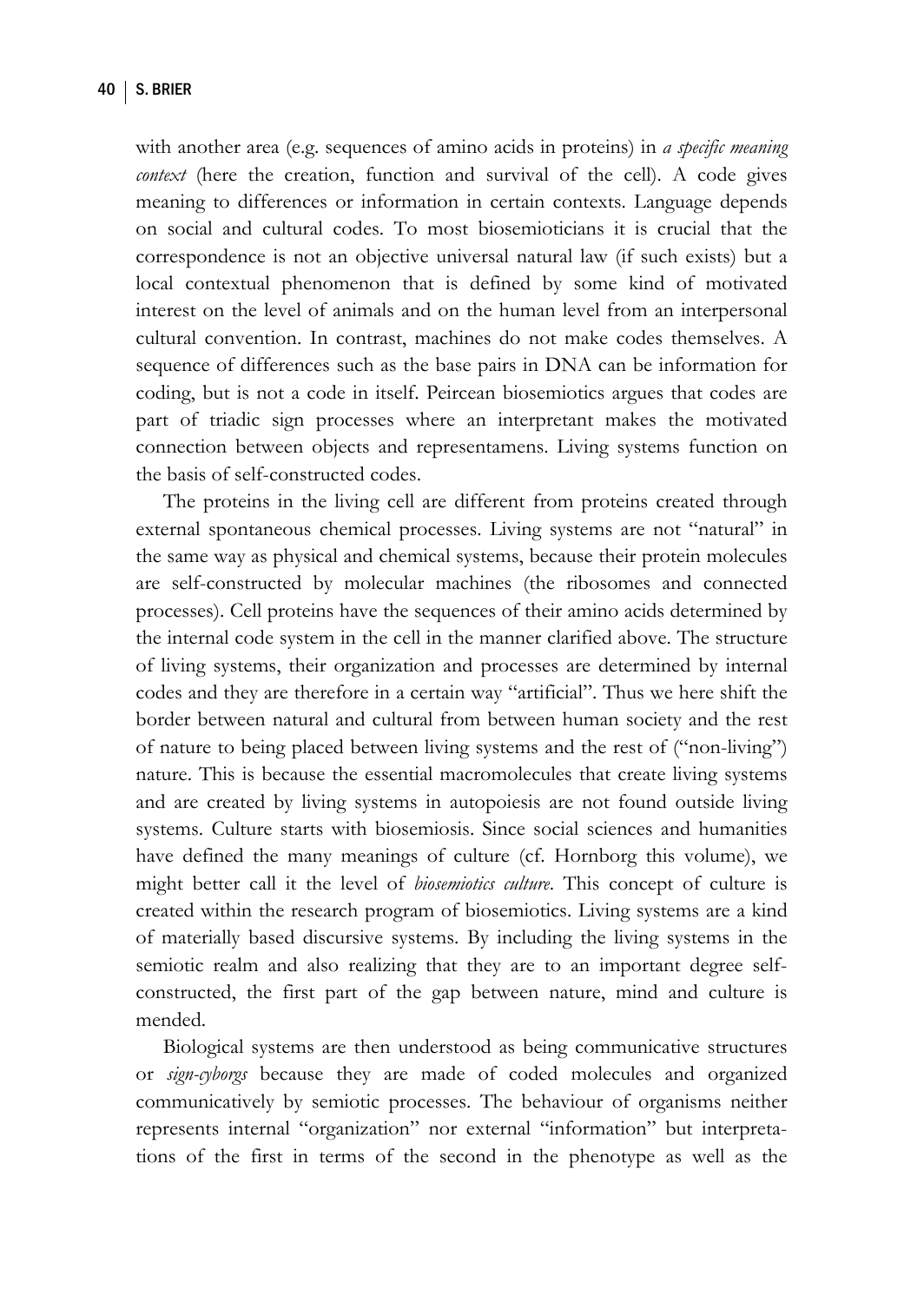genotype. Hoffmeyer and Emmeche (1991) argue that living systems are based on code-duality (Emmeche 1998). They are not machines controlled alone by a "selfish gene" (Dawkins 1976), but reproduce and adapt themselves by an ongoing exchange between the digital genotype of the DNA and the analogue phenotype (the whole autopoietic organism). This is a kind of cybernetic feedback dynamics based on semiotic codes. This semiotic dynamics construe the bodily basis for human consciousness and the generative language games that in their exchange with life forms create the cultural dynamics. We can call humans *language-cyborgs* because our minds are "artificially" formed by language.

The evolution of life thus is not only based on physical, chemical and even informational processes but also on the development of semiotic possibilities or enlargement of *semiotic freedom,* as Hoffmeyer (1998) calls it. Signs are the basic units for the study of life. Organisms do not only make ecological niches, they make "semiotic" ones (Hoffmeyer 1998, 2008) in the form of signification spheres (Brier 1995). Subjectivity and meaning are always produced by embodied beings with some kind of individuality and interest that orders perception in terms of functionality and survival. But how does that influence language and culture? What are the relations between the biological, psychological and the socio-cultural levels? The particular development of biosemiotic theory known as Cybersemiotics (Brier 2005, 2008a) offers some answers to these questions.

Both biosemiotics and embodied cognitive semantics (Lakoff 1987, Lakoff & Johnson 1999) have argued extensively for the importance of embodiment in semiosis (Brier 2001a), and can be integrated into a common framework (Brier 1999). This is necessary in order to show how some basic emotional processes may be transferred to language from the embodied sign games of living systems.

Brier (1995) explores the connection between the biosemiotic (ethologically based) concept of *motivation* and the emotional-phenomenological aspects that Ellis and Newton (1998) so convincingly introduce. To do so requires a Peircean biosemiotic foundation, producing an integrated unity of the motivation concept of Lorenz (1977) with a first-person experience of feelings and the "image schemas" and "metaphors" of embodied cognitive semantics. The outer behaviour and the formal aspects of cognition can thus be combined with an inner experiential aspect. These elements together then produce the foundation for interpretation and meaning (See Figure 2).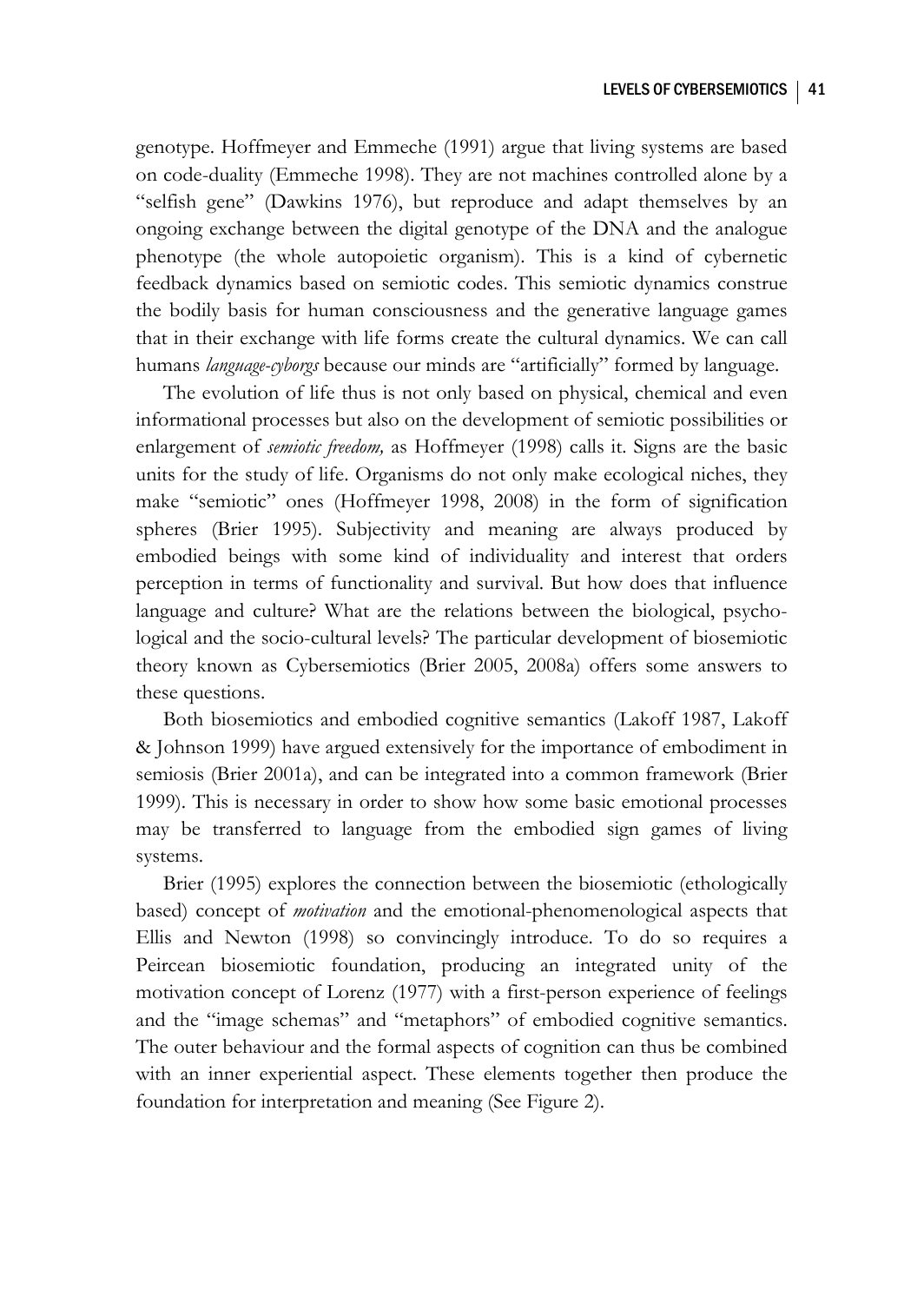

*Figure 2. The relation between human linguistic motivation and instinctive motivation in animal behaviour by relating animal and human signification through a Cybersemiotic framework. It is suggested that although animals do not have language games, they have sign games. Semiosis is thus functioning on two different levels in animals and humans. But in both cases it is embodied, and basic biological motivation has a role to play, although other forces are also influential on the linguistic level. The figure points to the similarity between the ethological concept of IRM (innate release response) and the cognitive semantic concept of ICM ("idealized cognitive model") and postulated structures guiding motivational attention and iconicity (based on Figure 12 in Brier 2000).* 

I suggest that the ethological motivation behind the sign game of mating, through its emotional embodied aspect, encounters and integrates with the linguistic motivation behind the term *bachelor*. Even though the "idealized cognitive model" (ICM) concept (Lakoff 1987) has practically disappeared in cognitive semantics, probably due to its vagueness, the main idea is the same. However, the very simplified concept of "embodiment" used by Lakoff and Johnson (1999) with no ethological and biosemiotic background or framework is not enough. Embodiment needs to be experientially connected to biopsychological functions. The first emotions come from these instinctual IRMs and they later become conscious feelings. A basic early function in embodied motivation develops into metaphors and later far more abstract thinking (thus, there is development from left-to-right in Figure 2). Brier (1999) argues that a (biosemiotic) conception of a sign as *something standing for something else for somebody in a particular way* connects the two kinds motivation (instinctive and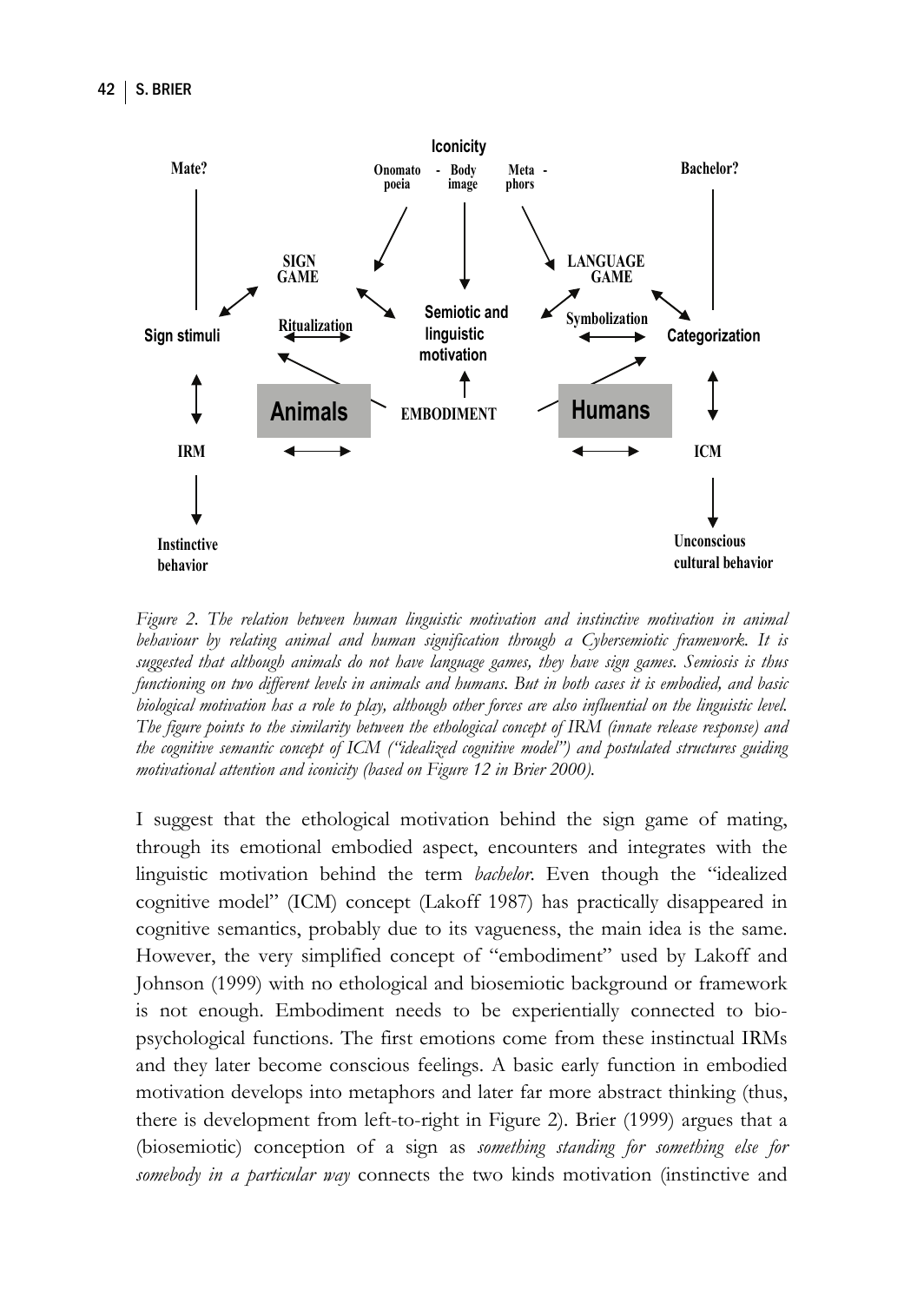linguistic), experience, perception and behaviour. Instinctually, the actual IRM (Innate Release Mechanism) influences the cognitive forms that will release the connected behaviour through the urge coming from a specific motivation. This is again based on biological expectancies and vital needs, like food and mating. The "embodied" linguistic motivation that is claimed to control ICMs in human cognition connects to the biological motivations in many instances (Lakoff 1987). This is obvious in the linguistically much-used example where a woman classifies a man as a "bachelor", which is a cultural concept filled with social expectancies, but that is defined in relation to the basic biological motivation of searching for a potential mating partner in order to produce offspring. It is our bio-psychological embodiment that ties these relations together. But how can we understand this scientifically on the basis of evolutionary theory? In cognitive science there is really no other answer to this than to skip over the experiential part and use informational terms, e.g. "neural computation" (Lakoff & Johnson 1999).

Can biosemiotics present a compromise where life and semiosis coincide, while still not explaining the emergence of life and mind through pre-biotic semiosis in nature in some sort of pan-semiotics? Some biosemioticians, such as Emmeche (2007), have stressed the organicist view with its theory of emergence based on *Complexity Science*, which features the concept of *complex adaptive system* (CAS) as a solution. The term CAS means an open system in a thermodynamic gradient (i.e. one far from the equilibrium). This is in part what Prigogine (1980) called "dissipative structures" but with many non-linear connections, and feedback mechanisms added. These systems are pre-stages to memory functions; they often have complex dynamic networks, which are locally differentiating and have emergent and holistic properties. Still, I would argue that these concepts need to be placed on a Peircean foundation, since I am unable to see how a physicalistic evolutionary foundation combined with the idea of emergence can function to make consciousness appear from totally inert matter in autocatalytic closed circuits (Kauffman 1995).

Knowledge systems unfold from our bio-psycho-socio-linguistic conscious being. Their function is to help us orient ourselves in the world and help us act together in the most fruitful way. We think with "the body in the mind" (Johnson 1987) as foundation for the semantic aspect of language. The psyche and its inner world arise within and between biological systems or bodies. One may say that there will always be some kind of psyche in any kind of biological autopoietic and code dual system. Still, a partly autonomous inner world of emotions, perceptions and volitions, only seems to arise in multi-cellular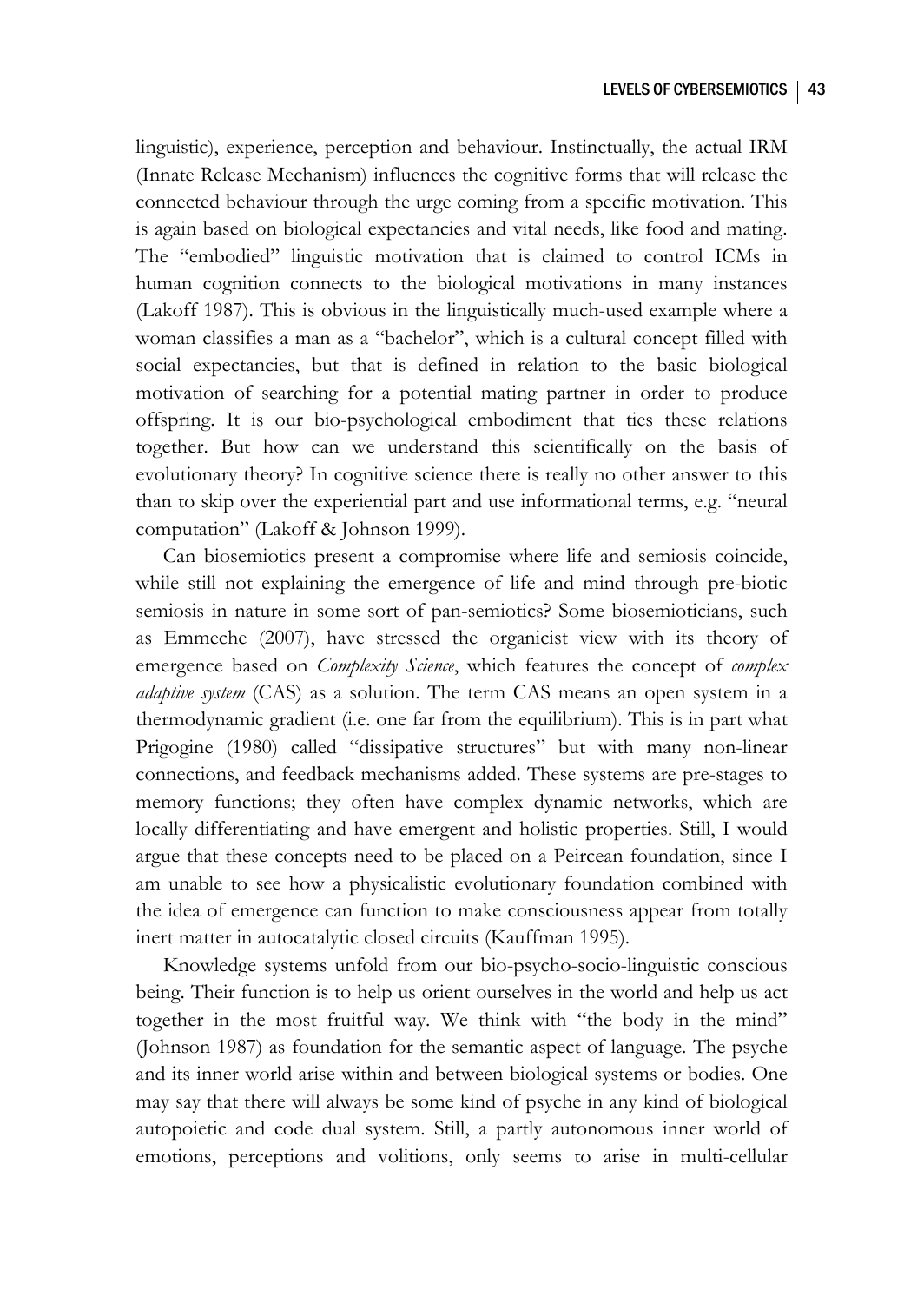chordates with a central nervous system. Lorenz (1977) argues that such a system with emotions and experiences of pleasure is necessary for animals to have appetitive behaviour, searching for the objects or situations that can elicit their instinctual behaviour and release the motivational urge built up behind it and give rise to pleasurable feelings. This is qualitatively different from how reflexes function as signals, at a proto-semiotic informational level. The latter only need a general arousal of the Reticular Activation System in order to function. The coordination of organisms with each other through reflexes constitutes the lowest level of communication. The sign function of instincts demanding a specific felt motivation, on the other hand, is on a genuine semiotic level. Finally, biosemiotics also works with *endosemiotics*, sign communication inside the body, i.e. between various tissues by the way of sign molecules (Hoffmeyer 2008).

### **Cybersemiotics: Information and cognitive science combined with**

### **Peircean biosemiotics**

There cannot be a theory of signification without a theory of mind that places consciousness centrally in one's ontology. What kind of framework is necessary to develop such a theory of signification in the "Age of Science", when science thinks that it has finally conquered religion and spirituality? There seem presently to be three such basic frameworks:

1) One is based on a cybernetic informational worldview, of the kind founded by Norbert Wiener, but possibly also combined with an organicist philosophy inspired by Ludwig von Bertalanffy and cybernetics. One can here seemingly still accept some kind of physicalistic basic ontology, and postulate that complexity drives the emergence of life, followed by cognition, a process that in the end makes consciousness, qualia and feelings possible.11 Gregory Bateson's theory represents one of the most advanced forms of this framework. It is based on the idea of an ecological cybernetic mind and the concept of information as a "difference that makes a difference" in circular systems, which ties the living system to its environment through informational correlation and integration. This system was what Bateson called "mind" and which he

<sup>11</sup> Presently existing theories of emergence do not seem offer us a way to understand the emergence of "mind from matter", if our definition of matter is as something dead and inert, or on the basis of an information science approach that sees information as objective structural differences in matter or between parts of matter (Brier 2003).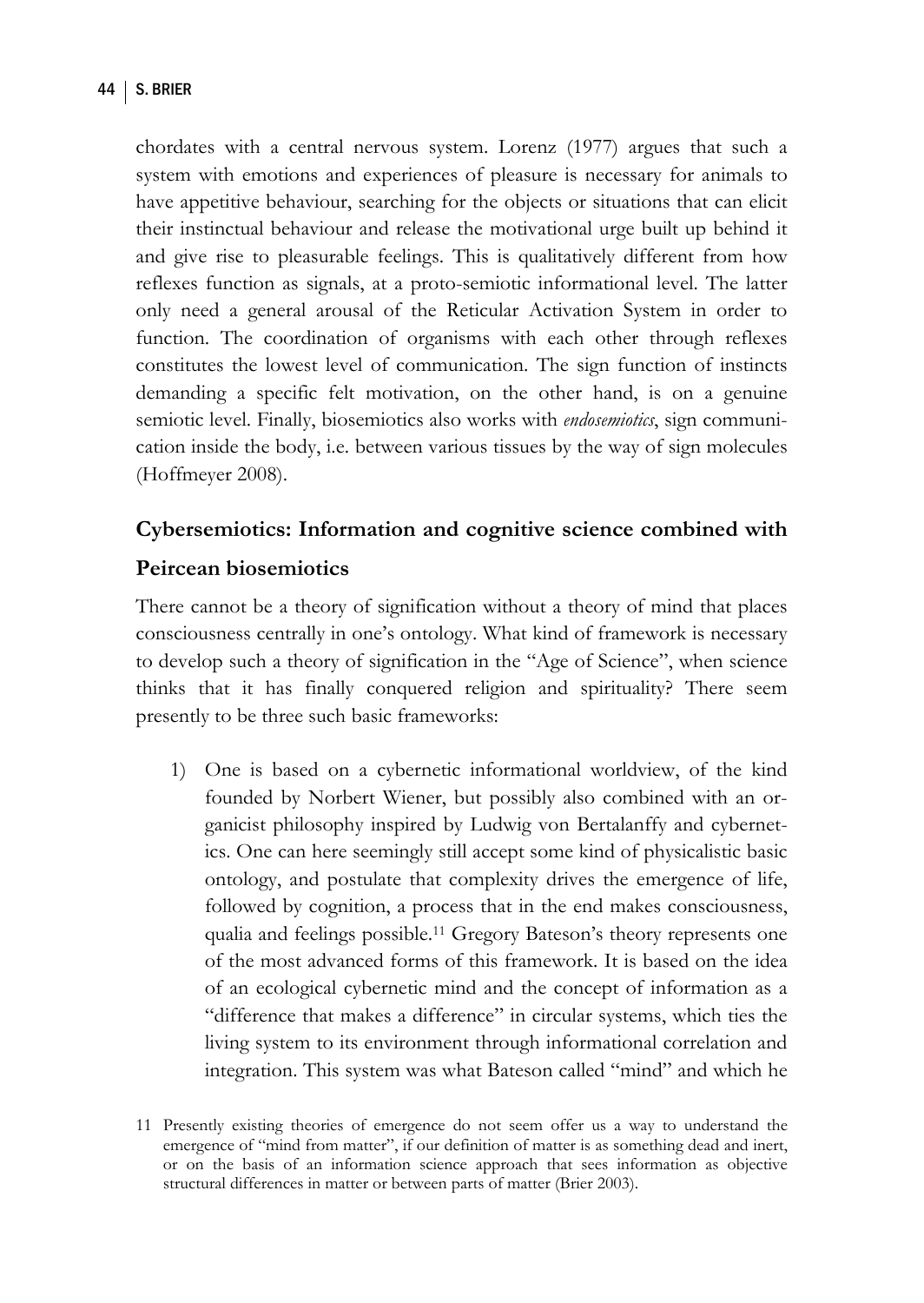in an evolutionary theory saw as "an ecology of mind": "the pattern that connects" the human with animate and inanimate nature in what we could call "the divine" (Brier 2008c).

2) The second framework is that of autopoiesis, i.e. self-creating organizationally closed systems (Maturana & Varela 1980, 1986), which is in opposition to the cybernetic informational world view. This theory has not been fully philosophically developed, but maybe one can say that its ontology is open but realistic, a kind of bio-constructivism. Still, it has no theory of mind as first person experience with qualia, emotions and will. At least Maturana's way of dealing with things (Maturana 1988a, 1988b) seems to be a blend of behaviourism and constructivist cognitivism, criticized for this by e.g. Bains (2006). Varela, Thompson and Rosch (1991) initiated a new development within this framework, introducing concepts such as "embodiment" and "enaction". But it is first Thompson (2007) that has attempted to integrate a Husserlian phenomenological aspect into the theory. However, as pointed out in the onset of this article, Husserl himself did not try to integrate phenomenology with an evolutionary world view.

The third framework is Niklas Luhmann's triadic autopoietic system theory, which attempts to integrate the two previous ones. Luhmann tried to solve the problem of qualia and first person consciousness, and its involvement in communication and language, by introducing an understanding of the psyche and the socio-communicative system as autopoietic systems (See Figure 3). He attempted to integrate Bateson's cybernetic theory as well as Husserl's phenomenology into his communication model. His epistemology and a vague ontology are both taken from Spencer-Brown's "Laws of form" (Spencer-Brown 1979), where the observer is basic in making the first distinction. Consciousness is accepted in an open ontology, but the unification of the various frameworks of Wiener-Bateson, Maturana, Spencer-Brown, Bertalanffy and Husserl seem not to be carried through in a philosophically consistent way (Brier 2007). The question remains: how and where can we place mind, matter, information and signification in such an inter- or even transdisciplinary framework (Brier 2006)?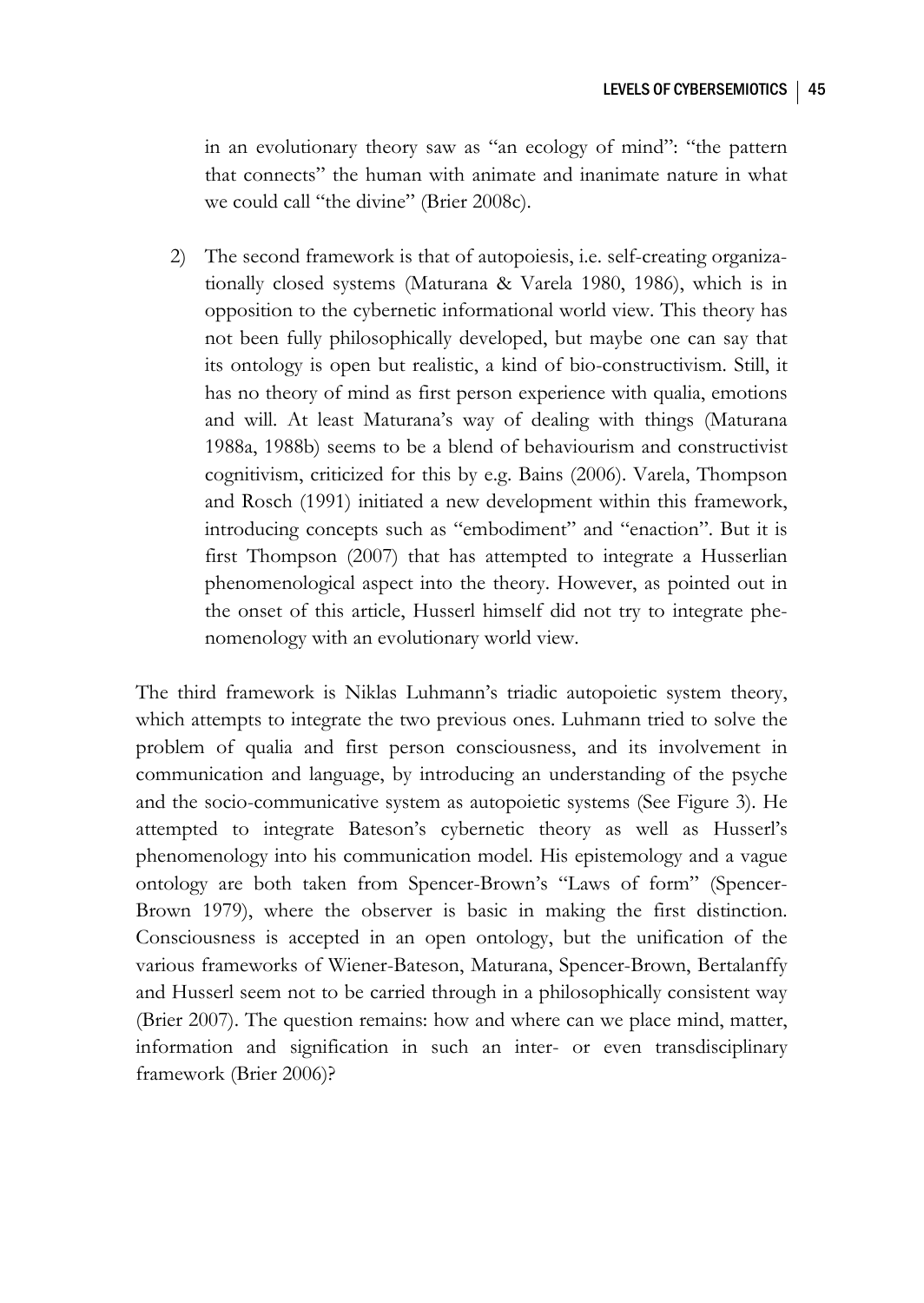

*Figure 3. This is an illustration of Luhmann's triple autopoietic model for communication. Schematically, the body is shown as involving biological autopoiesis and the head as the psychological and the socio-communicative system as working between human beings (intersubjectivity). The signification sphere is a cybersemiotic concept delineating the cognitive domain of a living system from the rest of the environment, which is basically experienced as noise. The three autopoietic systems have mutual structural couplings, which make linguistic, meaningful expressivity possible (Based on Brier 2008).* 

As biosemiotics is trying to build its disciplinary matrix, it becomes clear that there are disagreements about what it takes to produce signification. There seems to be differences in philosophical frameworks especially in the stipulation of ontology and epistemology and their relational interdependence. Some researchers seem to think that they can stay in a physical paradigm relying on classical physics, thermodynamics and quantum mechanics, while others think that a cybernetics-informational paradigm will fulfil their requirements (Deacon 2007 and 2008).12 Still others seem to think that some kind of second-order cybernetic-autopoietic paradigm like Niklas Luhmann's is sufficient to solve the

<sup>12</sup> This was also my impression from the lecture given by Terrence Deacon in Copenhagen 2007. See also Sonesson's (2006) critique of Deacon's (1997) interpretation of Peirce's semiotics.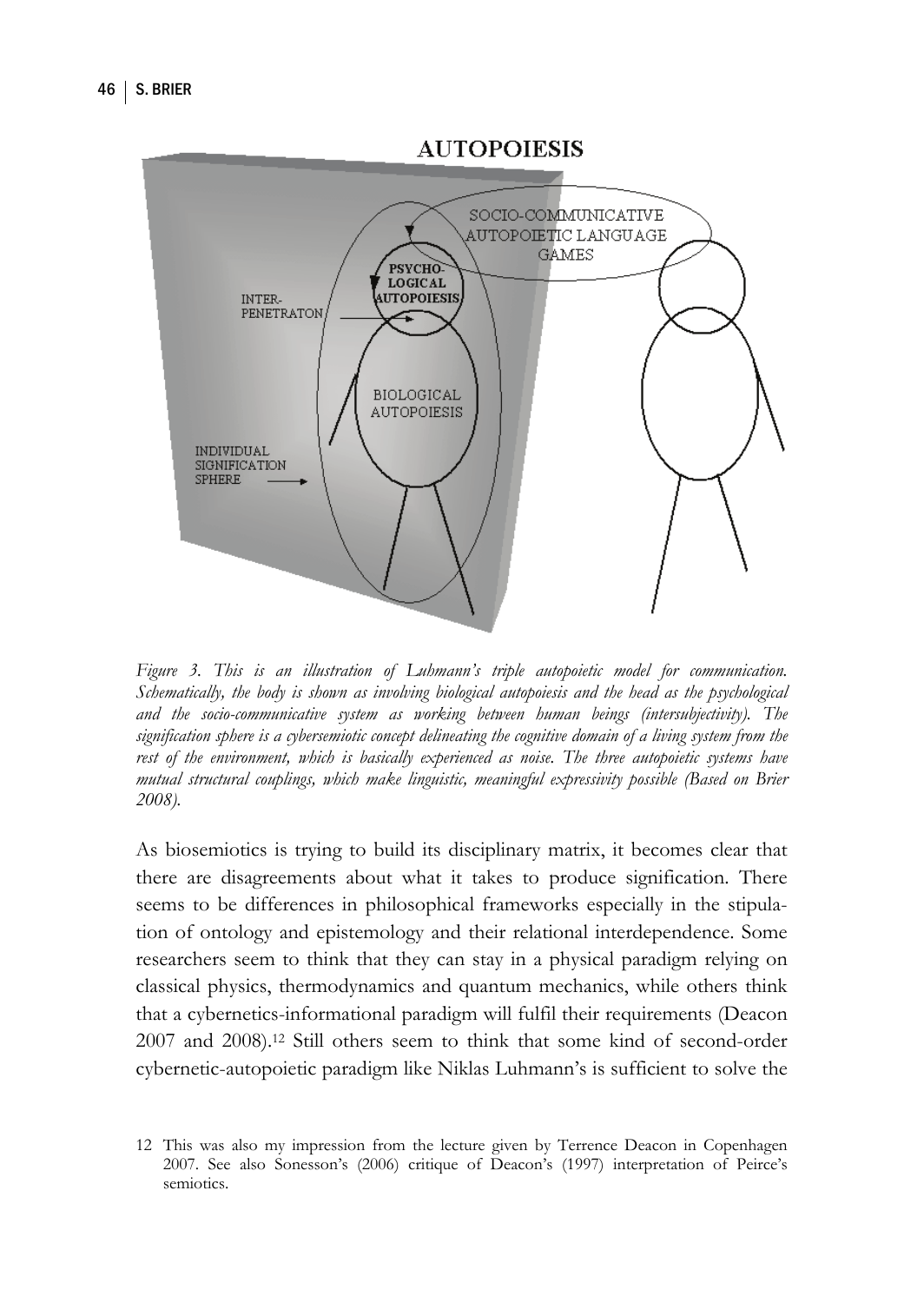mystery of signification, meaning and understanding (Luhmann 1992, 1999).13 According to Luhmann's concept of a message, it consists in three aspects: (1) Information, (2) Utterance, and (3) Interpretation. But Luhmann did not develop the semiotic process of signification in order to understand the production of meaning through signification. Instead he tried to import a field of meaning through a systemic reinterpretation of Husserl, with the psychic and the socio-communicative systems used as medium.14

The construction or development of meaningful messages certainly has autopoiesis, interpretation and motivation/intentionality as prerequisites. In the paper on phenomenal consciousness in animals quoted earlier, Ellis and Newton (1998: 431) write:

It is the organism's emotions that motivate it to act on its environment rather than merely react; the *phenomenal* aspect of conscious experience requires the organism's emotionally motivated action in relation to the perceived world, particularly in its interest in selecting for attentional focus. If the organism's knowledge of its environment is to involve a "*felt*" dimension, in the sense that there is "something it feels like" to have a state of consciousness, the conscious processing must first flow from an emotional process within the organism, which pre-exists to any particular input, and puts its qualitative stamp on each selected input.

 We are suggesting that the "felt" aspect of experiencing is tied in with the fact that organisms are emotionally motivated to "look for" elements of the environment that are significant with respect to the organism's motivational purposes; that the organism "anticipates" experience in terms of motivational categories which preselect for attention; and that the emotions that guide this anticipation and selection process are a major contributor to the conscious feeling of "what the consciousness of suchand-such an object is like".

<sup>13</sup> Ort & Peter (1999) make a pretty strong analysis of Luhmann's lack of understanding for Peirce's semiotic idea, and one can in Luhmann (1999) see how he attempts to reduce Peirce's triadic semiosis to his own dyadic system. Some reasons why Luhmann does not manage to incorporate Husserl's theory into his autopoietic system theory are given by Brier (2007).

<sup>14</sup> It is only within this triad that the selections of information, utterance and meaning are possible. Luhmann's theory has problems producing a concept of meaning that relates deeply to the flesh, blood and life (conditions) of biological systems and the existential conditions of human consciousness. Here embodied cognitive semantics (Lakoff 1987, Johnson 1987) combined with ethology, as suggested in the previous section, can be of help.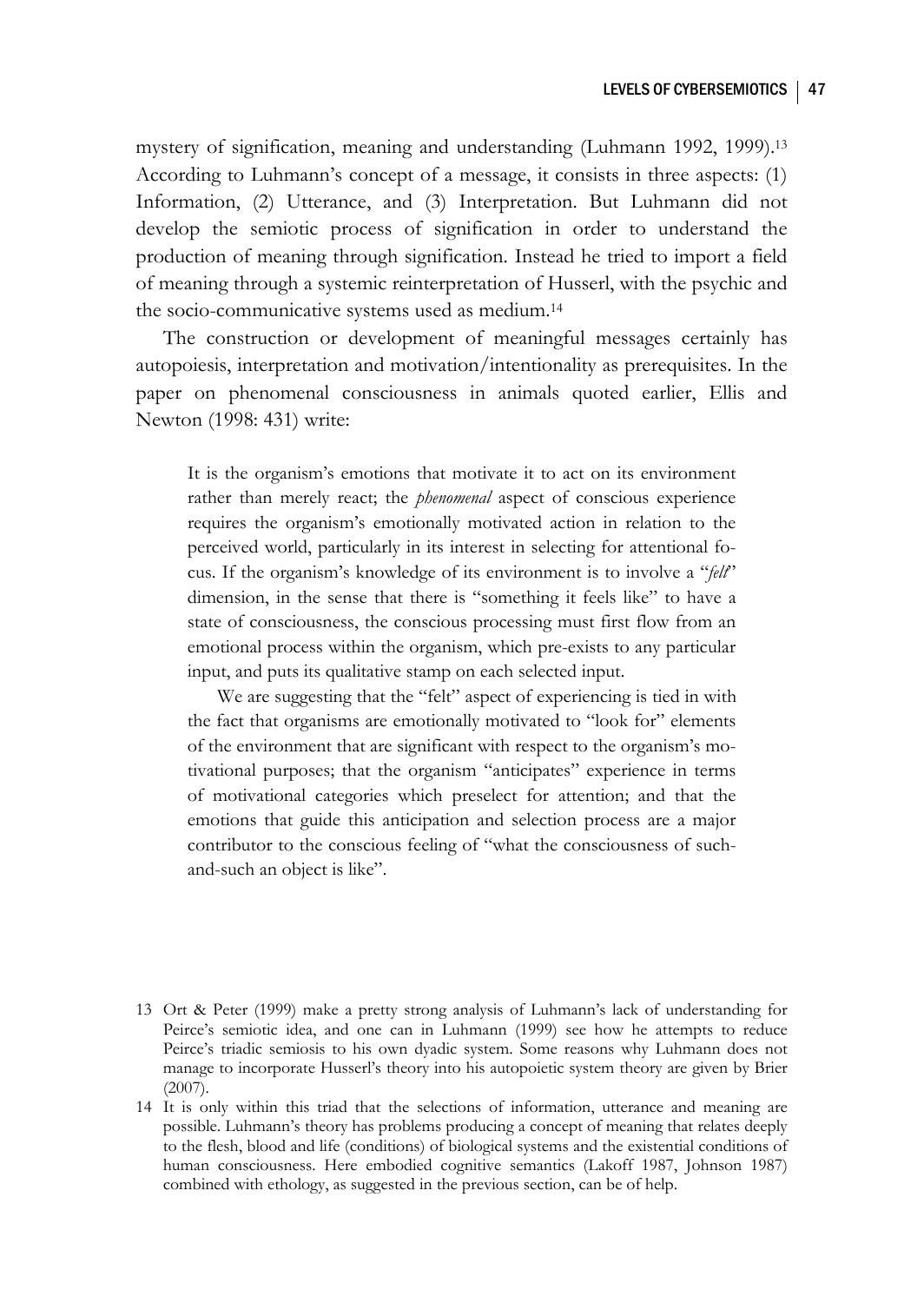Viewed in this way,15 Luhmann's (1990) three autopoietic systems are all needed to create the meaning of a message, and one needs the sign concept to understand their interaction. Within the Cybersemiotic framework, one way of getting out of the impasse of Luhmann's functionalism, where the role of body and mind in the production and meaning of social communication has not been adequately grasped, is *to view the interpenetration between the three organizationally closed systems as a semiotic phenomenon*. Signs acquire meaning where the systems interpenetrate.16 But to accept this, one has to integrate Luhmann's paradigm into Peirce's semiotic-philosophical system, described earlier.

From the Cybersemiotic point of view, sign and language games arise on the basis of the interpenetration of the autopoietic systems in such a way that three levels of communication result: (1) A behavioural reflexive level of bodily coordination, e.g. when fish calibrate their movement in a school or turn-taking between mother and baby. (2) A level of instinctively based sign games depending on motivated anticipatory felt significations, e.g. mating games, singing competitions among black bird males, the coordination in hunting among lions. (3) The socio-linguistic level based on language games.

Autopoiesis theory underlines that two interpenetrating systems are closed "black boxes" to each other. But Maturana and Varela suggest that interpenetration develops over time, causing a coordination of behaviour that they call "languaging". Maturana's concept of languaging is the biological connection between two individuals in a social species, not the sign or language games as such; the cognitive coupling is the necessary environment for the development of communication as a signification system with its own organizational closure. We should therefore distinguish between language games, sign games, and the level of reflexes: languaging. The perception that elicits reflexes is independent of motivation, whereas the perception of sign stimuli is dependent on motivation that leads to instinctual sign games. Ethologists would here highlight how particular instinctual movements become ritualized and acquire a signal release value for instinctive behaviour as "sign-stimuli". In his later work, Lorenz (1977) hypothesized that emotions are connected to forming and urging instinctual movements, thus constructing connections between signs and internal or phenomenological understandings in the form of the creation of

15 The problem within a Husserlian paradigm is that the phenomenological view is here enlarged to encompass living systems and as such integrated with a scientific theory of evolution. That is only possible on the basis of Peirce's semiotic phaneroscopy*.*

16 "Interpenetration" is Luhmann's term for the interplay between biological autopoiesis, the psychic closure and the socio-communicative system with its own closure at the social level, when they are not only structurally coupled but actually can use each other as resources.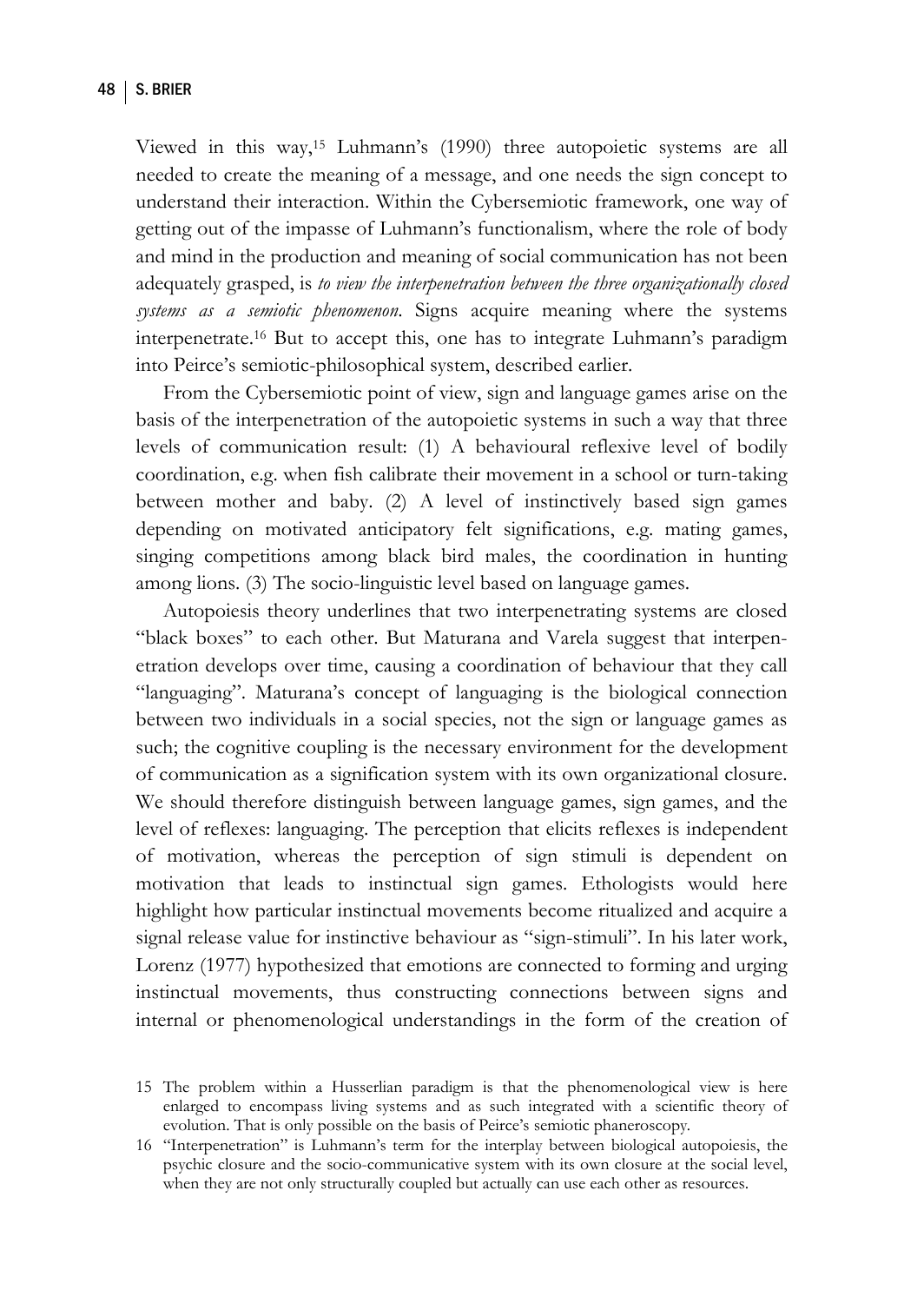interpretants. And Lakoff (1987) and Lakoff & Johnson (1999) propose basic mechanisms for transferring bodily meaning into a foundation for language on the basis of "image-schematic" and metaphorical processes that encompass socially and culturally produced signs.

Luhmann's theory of the human socio-communicative being as consisting of three levels of autopoiesis can thus be used by Cybersemiotics to distinguish between (1) the "languaging" (Maturana 1988a, 1988b) of biological systems, (2) the sign games (Brier 1995) of bio-psychological systems, and finally (3) the language games (Wittgenstein 1963) of self-conscious linguistic human beings through the generalized media of socio-communicative systems (Luhmann 1995). A semiotic understanding can thus be integrated into Luhmann's conception, framing his theory within Peircean triadic metaphysics, see Figure 4.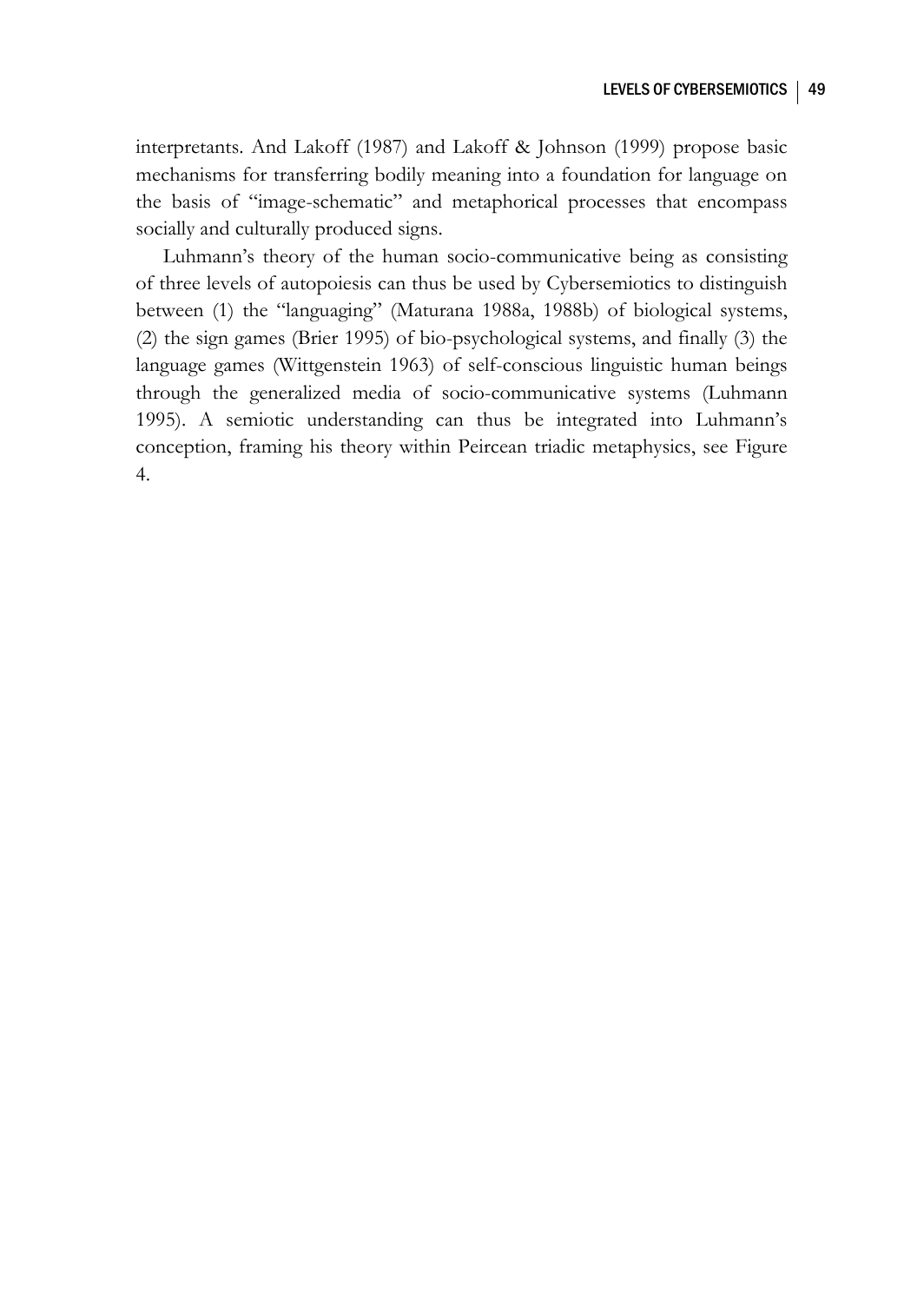## **EXOSEMIOTICS**



*Figure 4. The three levels of communication in Luhmann's model semioticized. The informational structural couplings are inside human language games and so are the sign games as they are always part of human face-to-face communication. Even in pure written communication, they are assumed in order to relate meaning to embodied human beings in intersubjective practices (From Brier 2008a).* 

On the basis of ethology and biosemiotics, human cognition may be seen to manifest itself as embodied semiosis, motivated by biological social interests that are powerful creators of structure and meaning in signification spheres. Most animal behaviour is also considered to be unconscious just like much of our linguistic categorizations and use of metaphors. Still, ethologists came to the realization that motivation is not a physiological concept (Hinde 1970). In human beings, sign games develop into language games. As we are born and grow within the context of human social communication the psyche is perfused with signs. Figure 4 shows the evolutionary levels. In human beings most of the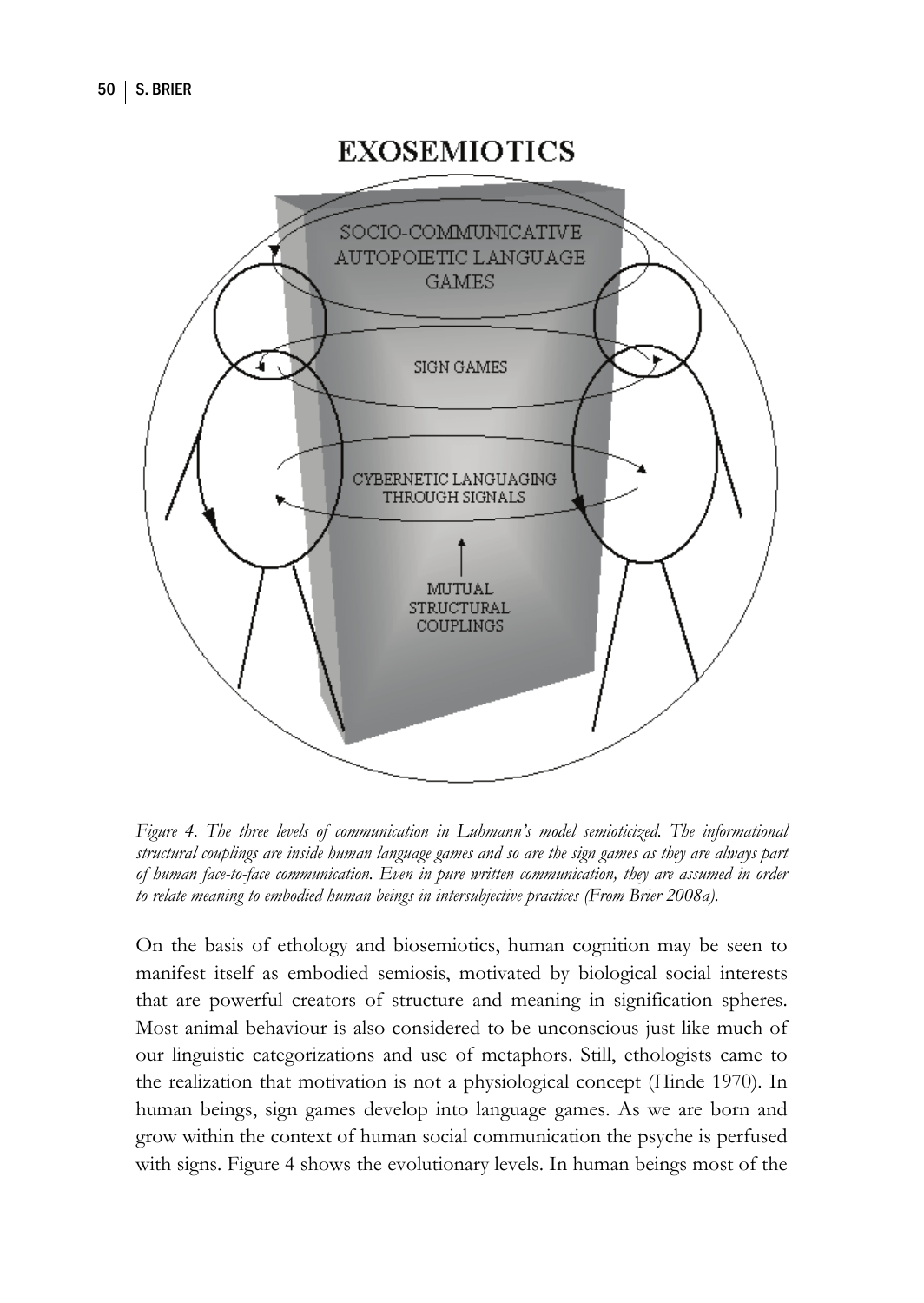sign games level has come under control of language-based human selfconsciousness, though not reflexes, which we have great trouble controlling. Thus the main part of our "body language", such as pre-linguistic intentional communication and mimesis has been culturally influenced in its form and meaning (Brier 1981).

The signification sphere is a workable model of nature for living systems that, as species, existed and evolved through millions of years. It is also applicable to the human species, indicating that our languages have deep, inner connections to the ecologies of our cultures. An existing culture is a collective way for ensuring the survival of a social system. In other words, cultures have signification spheres that determine their ecosemiosis, and vice versa. These are largely created through the forms of life and language games of that culture, be they animistic in a hunter-gatherer society, or materialistic-energetic and informational in a post-industrial society like ours.

Meaning is then seen as generated by the interpenetration of systems. For example, language is a part of the socio-communicative system, but it does not really become meaningful before it interpenetrates with the psychic system and thus expresses differences of emotions, volitions and perceptions, "putting words" on our silent inner being. Our cognitive, emotional and volitional qualities would only have a weak connection to reality if they were not connected to the survival of the living system's organization as a body, in its interaction with environmental differences in the development of a signification sphere during the evolution of the species.

#### **The role of consciousness in signification**

Within a theory that accepts irreversible time and evolution as a basis for its ontology, consciousness must be taken to arise from physical systems such as bodily-based and integrated nervous systems. But in traditional science, including cognitive science, we are not given any explanation of how this takes place, or why consciousness exists at all. How could a physical system such as a brain also be an *experiencer*? Chalmers (1996) has called this "the hard problem" arising when consciousness is taken to be a natural phenomenon, falling under the sway of natural laws. But as he also points out, this is not to say that the natural laws concerning consciousness will have to be *physical* laws. As we have seen, it is difficult to see how consciousness should be explained within a physicalistic world view or even within an informational one, even if it is combined with systems theory, cybernetics and autopoiesis. Jackendoff (1987 in the foreword) wonders: what is the relationship between "the computational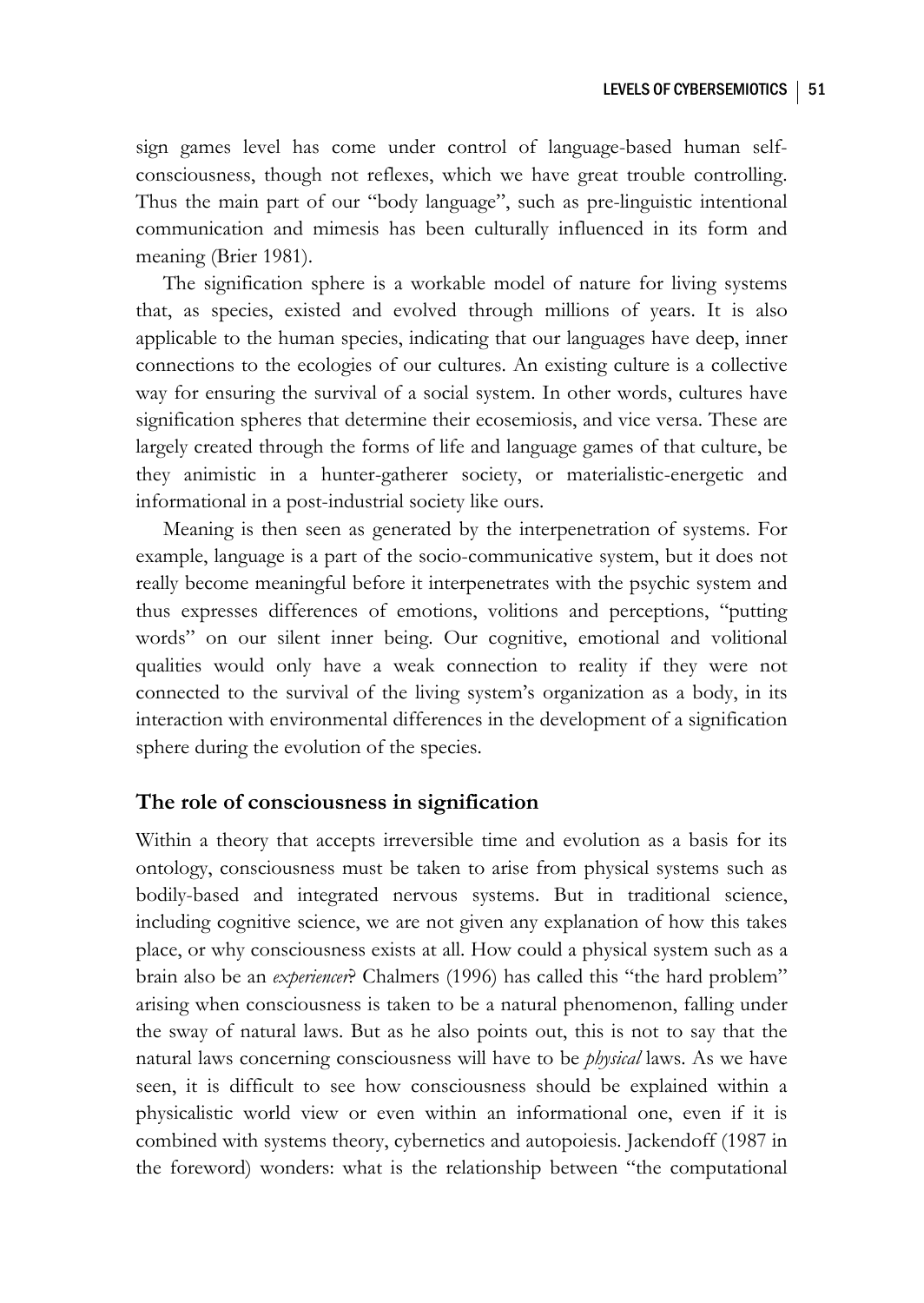mind" and the "phenomenological mind", and thus conceives another problem: *"*the mind-mind problem"*.* Mainstream (cognitive) science faces many other "hard problems": How can language evoke feelings, qualia and images? How can individual emotional purpose enter the nervous system and create semiotic interpretations? How can "free will" have causal influence? In brief: Why is all this physiological and information processing accompanied by an experienced inner life?

A shift to a semiotic worldview that is broad enough to contain cybernetics, information science, system theory, autopoiesis, complexity science and philosophy seems therefore worth a try. The laws of consciousness and signification might thus turn out to be semiotic evolutionary laws, as Peirce proposes in his evolutionary, pragmaticistic and triadic semiotics. A Cybersemiotic interpretation of Peircean semiotic philosophy then sees the unmanifest Firstness as a chaos of qualia, a basic form and feeling with the tendency to form habits. Matter is an "effete mind". Matter and mind are united in the continuum of Firstness and develop through "evolutionary law" into Secondness manifesting itself as resistance, force, dualistic concreteness, and the impenetrability of objects. Secondness provides what second-order cybernetics sees as constraints on perception and cognition occurring in semiosis. The mediation of Thirdness creates true triadic sign processes. The term "quasisemiotic objects" recognizes that systems in nature and culture work with differences and pattern fitting, often in the form of information instead of through either physical causality or meaningful semiosis. Ontologically, this can be taken to correspond to systems of Secondness having established an information level above the energetic and material level of nature. This area of objective information, delimited from a semiotic point of view, is part of what classical first-order cybernetics (cf. Brier 1991) considers its subject area: goaloriented machines and pattern-forming, self-organized processes in nature based on entropic information concepts. Cyber(bio)semiotics, on the other hand, suggests that what goes on inside the body between organs and tissues are not only informational processes but also biosemiotic ones. The sign vehicles are hormonal and transmitter molecules that are interpreted differently from tissue to tissue and from situation to situation. Since we now know that the hormone system, the immune system and the nervous system have receptors for each other's sign molecules, the total self-organized system can be called *the biological self* and is visualized in Figure 5 with the arrows around "endosemiotics".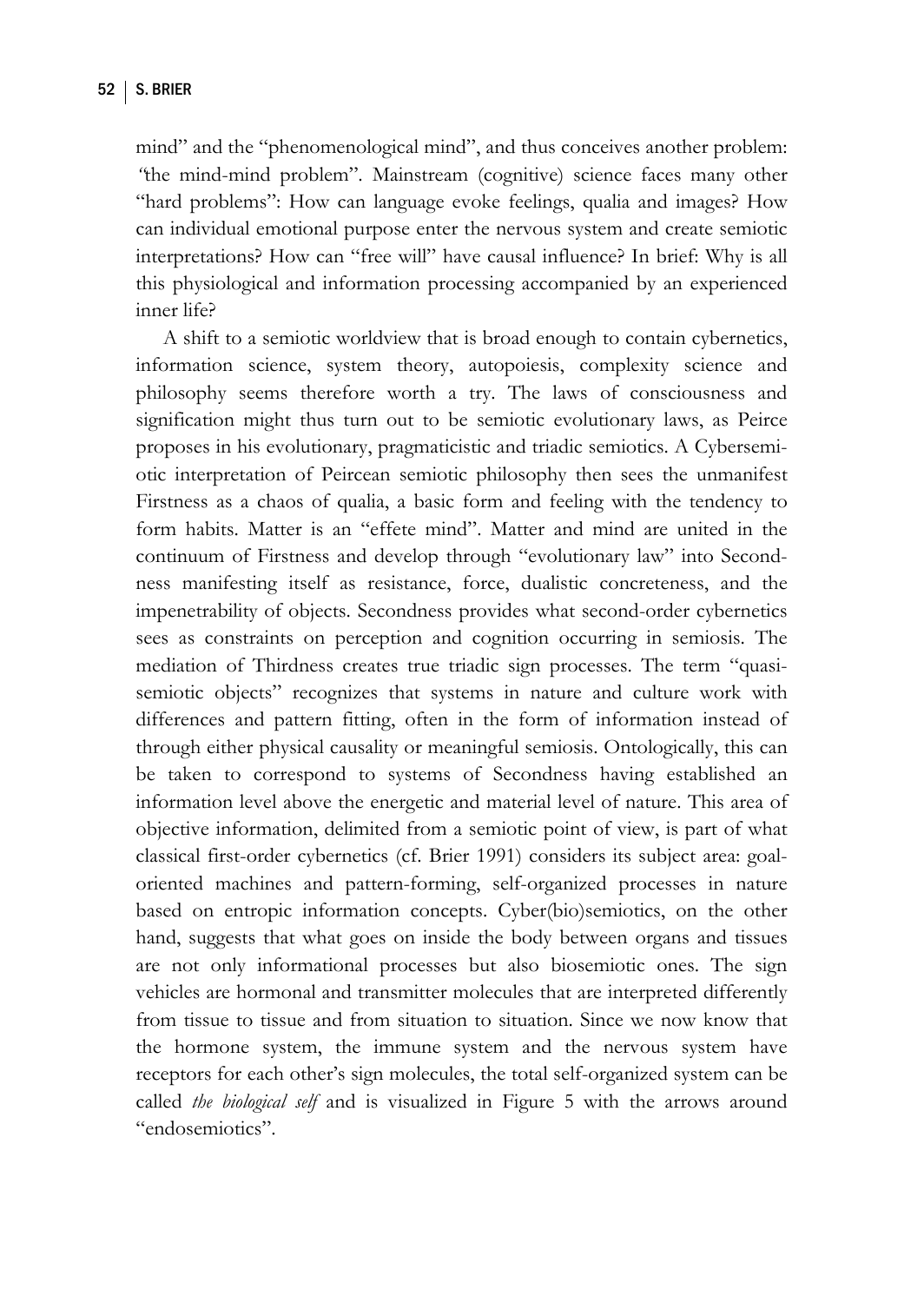The contemplating of spontaneous conscious feelings through semiotic thinking may then be called "phenosemiotics" (Brier 2008a). This is where we can imagine the psychological non-linguistic self. In Figure 5 phenosemiotics is shown in relation to Luhmann's psychic autopoietic system and between "thought semiotics" and "intrasemiotics". The latter provides a solution to the big mystery of dualism: how can there be communication between mind and body. The solution derives from the semiotic explanation that we here have *two levels or types of semiosis* and not, as Descartes claimed, two qualitative different "worlds" (cf. Popper 1962, Zlatev this volume). The models build on Peirce's synechism. The connection is the structural coupling between endosemiotic and phenosemiotic processes or between the biological self and the phaneroscopic self through which semiotic communication goes on in the form of images, feelings, drives that are normally outside of conscious control.

SOCIO-COMMUNICATIVE AUTOPOIETIC LAMGUAGE THOUGHT SEMIOTICS GAMES PHENO-**SEMIOTICS INTRASEMIOTICS** ENDO-**SEMIOTICS** 

**INTERNAL SEMIOSIS** 

*Figure 5. A schematic illustration of the relationship between phenosemiotics, endosemiotics, thought semiotics and intrasemiotics (From Brier 2008a).*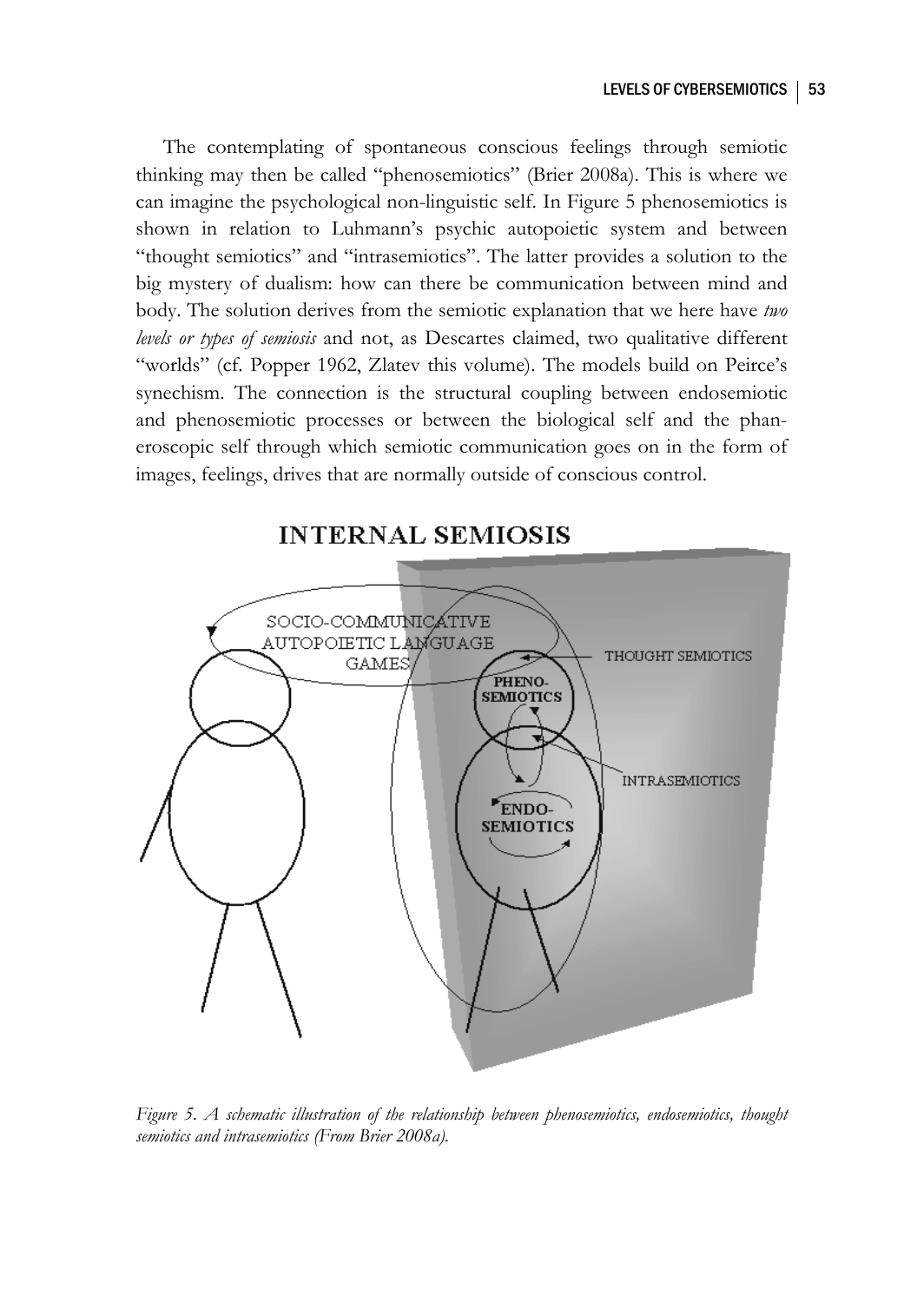When language is used to conceptualize the images, feeling and willings of phenosemiotics we get yet another structural coupling that allows conceptual and linguistic thinking, which is in the figure called "thought semiotics". This is where human self-consciousness organizes itself through symbols in the words of Peirce:

In what does the identity of man consist and where is the seat of the soul? It seems to me that these questions usually receive a very narrow answer. Why we used to read that the soul resides in a little organ of the brain no bigger than a pin's head. Most anthropologists now more rationally say that the soul is either spread over the whole body or is all in all and all in every part. But are we shut up in a box of flesh and blood? When I communicate my thought and my sentiments to a friend with whom I am in full sympathy, so that my feelings pass into him and I am conscious of what he feels, do I not live in his brain as well as in my own -- most literally? ... Each man has an identity which far transcends the mere animal; -- an essence, a meaning subtle as it may be. He cannot know his own essential significance; … But that he truly has this outreaching identity -- such as a word has -- is the true and exact expression of the fact of sympathy, fellow feeling -- together with all unselfish interests -- and all that makes us feel that he has an absolute worth. … Whatever man is he is at each instant; … At each instant the only internal phenomena he presents are feeling, thought, attention; … Feelings, thought, attention are all cognitive; … All cognition is general, there is no intuition; A general representation is a symbol;… Every symbol has an essential comprehension which determines its identity. The confirmation I offered was the fact that man is conscious of his interpretant, -- his own thought in another mind -- I do not say immediately conscious -- is happy in it, feels himself in some degree to be there. So that I believe that nothing but an undue ascendency of the animal life can prevent the reception of this truth. (Peirce CP 7.591)

Thus, I find the theory that self-consciousness  $-$  according to Peirce  $-$  is produced by the embodied experience of signs in the form of intersubjective symbols, to be a fruitful approach. This is, similarly to scientific knowledge, an abductive and fallible process. How this process of combining the psychological or phenomenological self with language into a language-based selfconsciousness goes on, is one of the great mysteries of cognitive science. Peirce offers a semiotic explanation. The contribution of the present article is to have combined this with Luhmann's autopoietic understanding of body, psyche and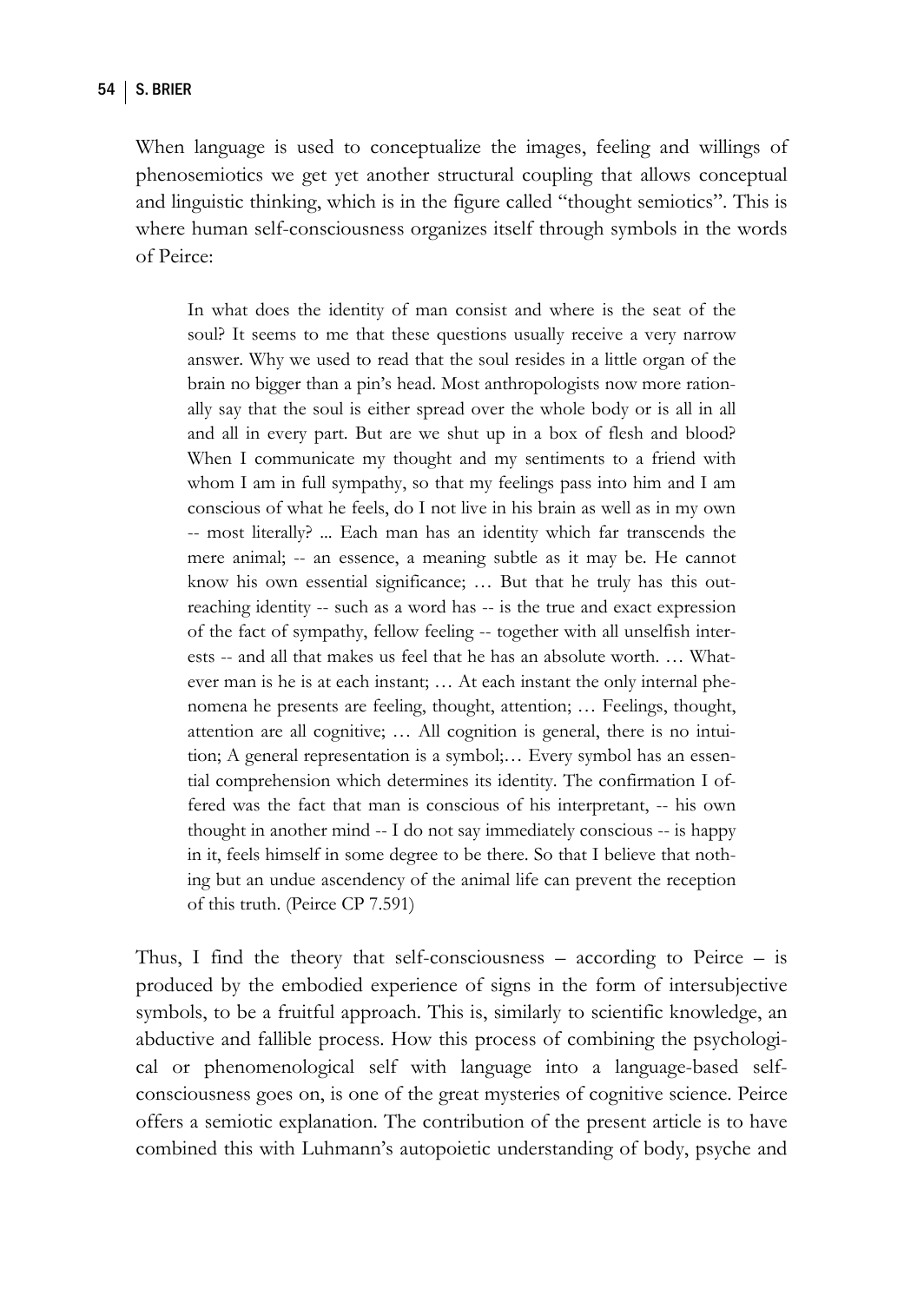communicative meaning as well as the understanding of embodied semantics on an ethological and biosemiotic basis.

The conscious self must be the autopoietic-semiotic system of thought semiosis. Peirce writes further that the self is a symbol that contains all a man has thought in his life, and this self is also dialogical as it is in semiotic negotiation with itself:

We have already seen that every state of consciousness [is] an inference; so that life is but a sequence of inferences or a train of thought. At any instant then man is a thought, and as thought is a species of symbol, the general answer to the question what is man? is that he is a symbol. To find a more specific answer we should compare man with some other symbol. (Peirce CP 7.583.)

It should now be obvious that we cannot in a consistent way tell the story about ourselves as an embodied, linguistic and culturally competent and coded living system on the basis of a scientific approach, based on the assumption that there is no meaning whatsoever in nature. No evolutionary theory, including dialectical materialism and system-theoretical emergence, can fully explain how life, cognition, signification and consciousness developed without relating it to the basic knowledge of our lifeworld or *signification sphere*. How to make this integration is a main problem in both Husserl's and Peirce's work. Inspired by both, as well as Merleau-Ponty (1962), I conclude by offering a combined ontological and epistemological model of the relation between the many types of knowledge.

#### **The fourfold semiotics star**

The acceptance of the embodiment of mind – as it is also found in embodied cognitive semantics – implies a break with dualism, where mind is in another world than matter and body. It also leads to a break with the subject-object distinction as primary in making the distinction between system and environment, as also emphasized by Spencer-Brown (1997) and Luhmann (1990, 1992, 1995, 1999). But again: how can we explain the system's ability to observe if we take the world to be a purely material place? An answer is to see our semiotic, embodied, conscious, social practice as the centre of four different "worlds", as shown in Figure 6.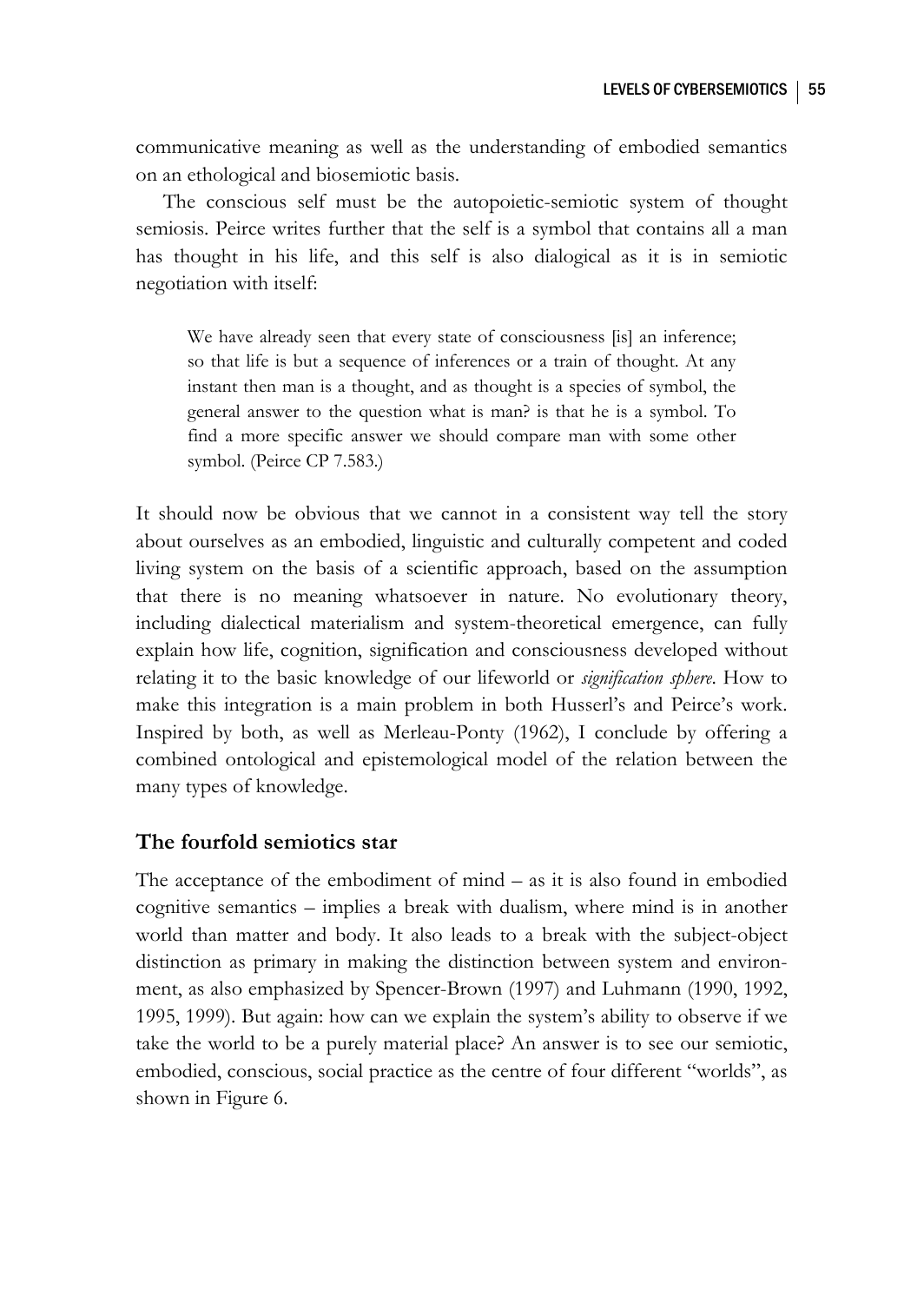

*Figure 6. The Semiotic Star: A model of how the communicative social system of the embodied mind produces four main areas of knowledge. Physical nature is usually explained as originating in energy and matter, living systems as emerging from the development of life processes (for instance, the first cell). Social culture is explained as founded on the development of meaning in language and practical habits, and finally our inner mental world is explained as deriving from the development of our individual life world and consciousness. But all these types of knowledge have their origin in our primary semiotic lifeworld (From Brier 2008a).* 

As a consequence of the broad agreement that human beings are embodied, feeling, and knowing cultural beings one can say that we therefore can be seen as living simultaneously in four different worlds:

- 1. Our body-hood as the source of life, which we share with other living species.
- 2. Our inner world of emotions, will, drives, affects and thoughts, manifested as mind and consciousness.
- 3. The physico-chemical-informational environment of the natural world.
- 4. The cultural world of language, meaning, power and technology such as the informational machines we call computers.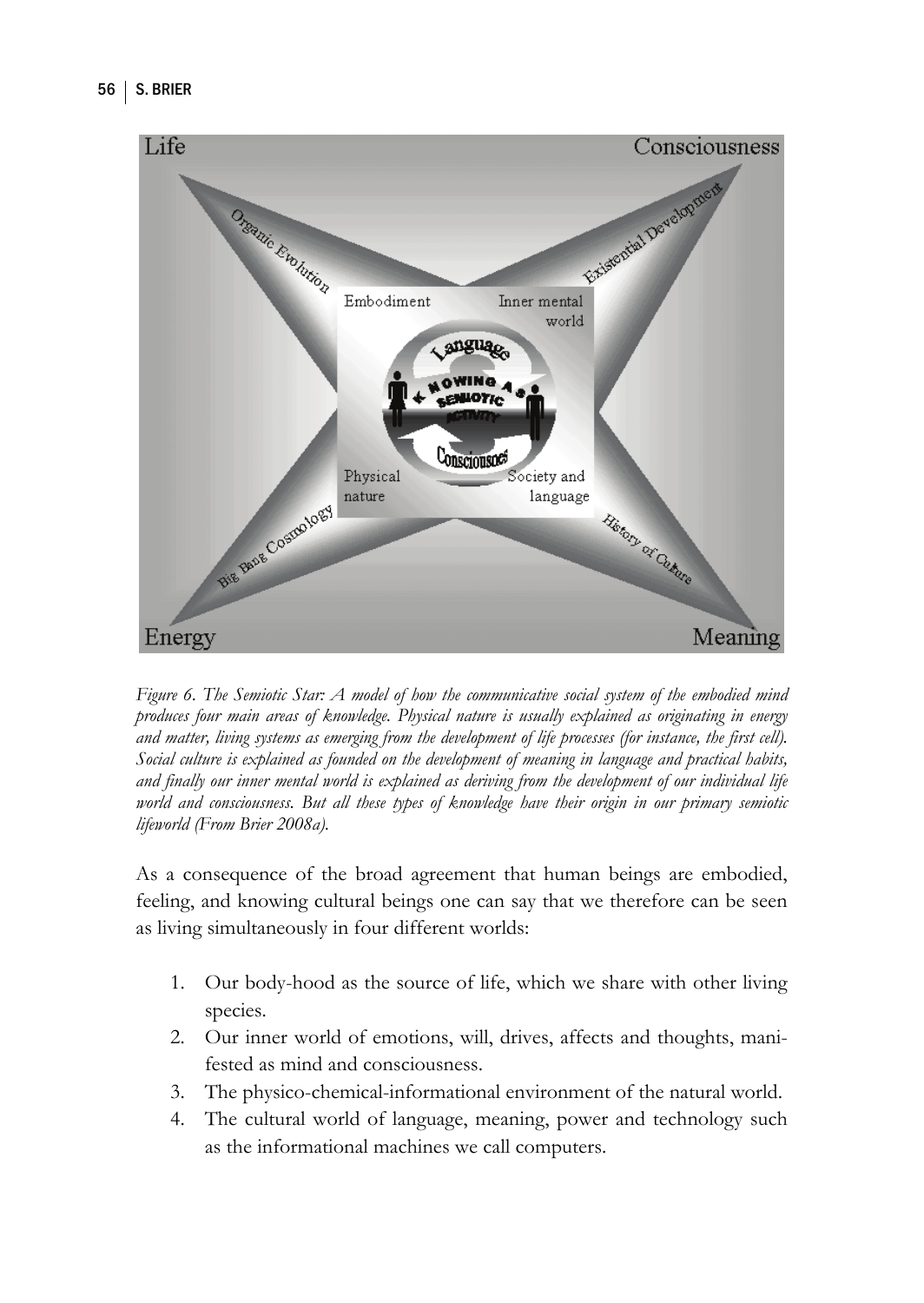Each of the four worlds has historically developed its own type of narrative, especially in its fundamentalistic and reductionistic versions. Physicists and chemists tend to view the universe as consisting of matter, energy, and meaningless information. Mechanical biologists continue this view into their area, but non-mechanical biologists tend to perceive the universe as basically animate (an "ecology of mind"). The social and cultural sciences, especially the dialectical and historical materialistic ones, as well as the radical social constructivistic ones, tend to see the world as constructed from social, human, and linguistic interpretations, unless they are dualistic, accepting that nature is as science describes it (Brier 2008c). Thus, Energy, Life, Consciousness and Meaning become separated in different domains or worlds. But this is a paradox, since we know from our everyday lifeworld, experienced in linguistic communication, that they are not so separated. The incompatibility of these four dominant views is a deep paradox in the modern scientific world view as well as in the so-called postmodern views of radical constructivism. I see the worlds as scientifically and rationally irreducible to each other in their present forms. Cyber(bio)semiotics can be seen as a new philosophical framework that attempts to avoid these inner inconsistencies. The philosophy and theory of a Peircean biosemiotics is unfortunately not yet fully developed by any of the current approaches, and some researchers within biosemiotics attempt to avoid the Peircean foundation in order not to challenge the received view of science and scientific knowledge too much (Brier 2008b). The present article presents an attempt to develop the theory a step further.

My suggestion is, in the spirit of phenomenology to start in the middle, with our daily, lived semiotic and linguistic practice. Like Peirce, I see the semiotic mind at the heart of all four worlds. The basic question in any phenomenologically based philosophy of knowledge must further be from what or where the ability of the observer to produce knowledge and to reflect consciously on his knowledge in language comes from.

When accepting time's arrow and irreversibility (Prigogine & Stengers 1984) as a prerequisite for cognitive processes to take place (Brier 2002), the question can be reformulated as follows: How did the first distinction of awareness come about and how did the world start? These questions have been separated in the combination of modern science and philosophy that forms our present worldview. The first question is answered in phenomenology and the other one in physics. I hold that our deepest problem in creating a coherent worldview to be how to integrate those two descriptions. Physics – especially quantum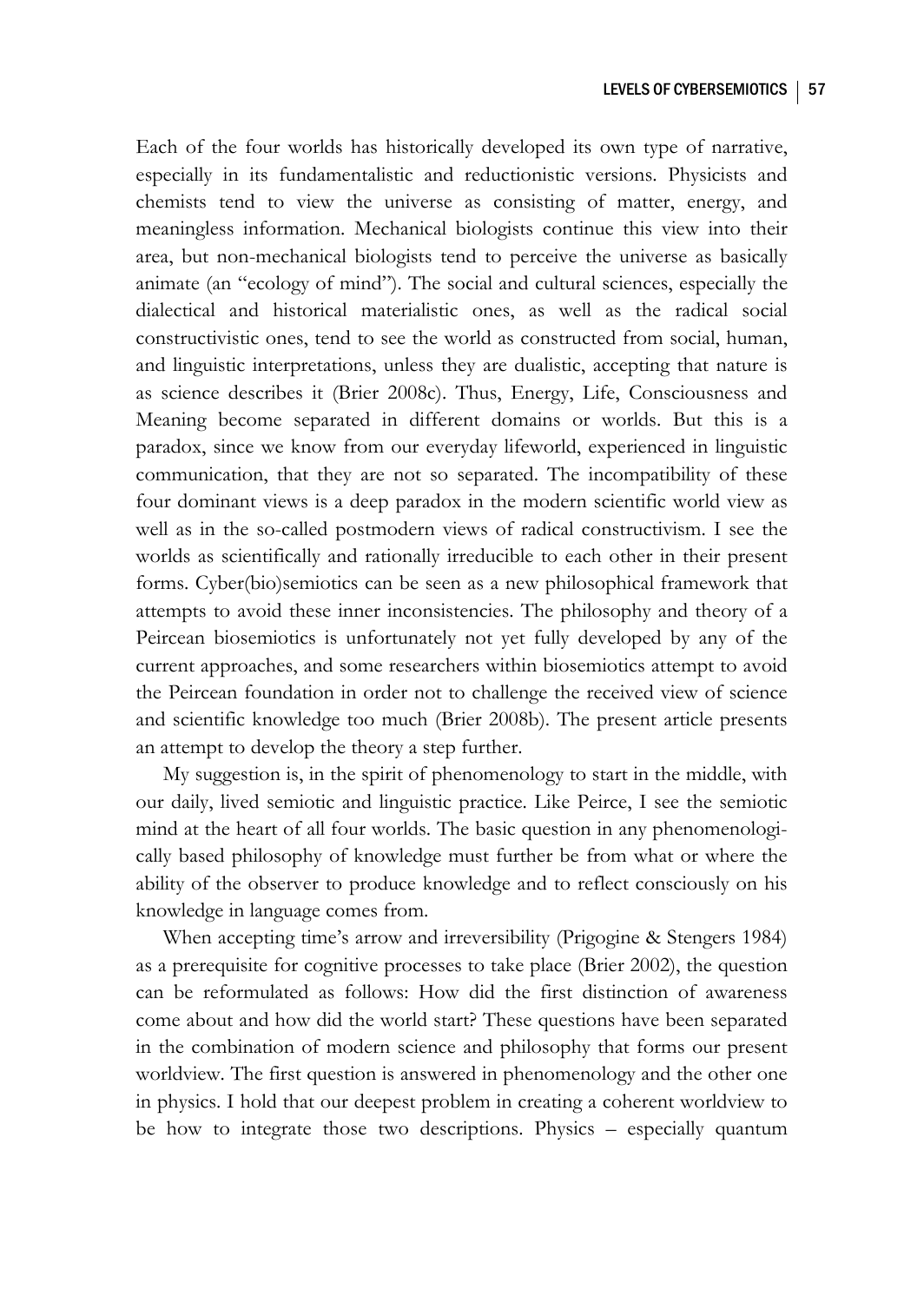physics – has serious problems as how to integrate the observer within the observed.

Modern European phenomenology starting with Husserl developing through Heidegger and Merleau-Ponty and further into hermeneutics by Gadamar has had problems of establishing "the other" (i.e. intersubjectivity) and a world around the observer's consciousness (Zahavi 2003). I suggest that a combination of second-order cybernetics in all its aspects and a Peircean pragmaticistic triadic evolutionary semiotics gives best solution to this problem at present.

If one then asks the foundational question of any such philosophy in its combination of epistemology, ontology, ethics and aesthetics: *What is before the beginning?* In physics it means asking: *What is before the Big Bang?* In phenomenology and second-order cybernetics: *What comes before the first distinction?* In Peircean semiotics it amounts to asking: *What is before the first semiosis?* To such questions, one can only in an evolutionary science answer: *there is (a) becoming!*<sup>17</sup>

Perception and cognition, as forms of signification, demand irreversibility and thus: "the arrow of time". Knowledge generalizations will always have a degree of uncertainty in them. Signs are never the same as the reality of Secondness and can never give a complete and true picture of Firstness. Still they are the best stipulations of reality we have – including theories of levels of consciousness and signification – and in their Thirdness they are falsifiable when used to express arguments. This way we are assured of that minimum of realism that makes science and reason meaningful as a normative social commitment, which it is then up to the individual to interpret into the intersubjective knowledge of society, corresponding to Popper's (1962) "objective knowledge". Thus the process of knowing forces us to stipulate signs, signification, irreversible time and evolution that reflect back as an explanation on our own bodies. But evolutionary theory and the Big Bang are not theories that start from an observer standing at the beginning of time and therefore are not in the position of extrapolating everything from there in an absolutely true form, as is still the dream of many scientists such as Hawkins (1989) and Wilson (1999).

Thus Peirce's answer to this becoming of (what modernity would call) "the inner and the outer world" is in my interpretation the fundamental category of

<sup>17</sup> Thanks to Ranulph Glanville for suggesting this in an email discussion. In a full philosophy one can of course go further, which Peirce also does in his Panentheism (Brier 2008c).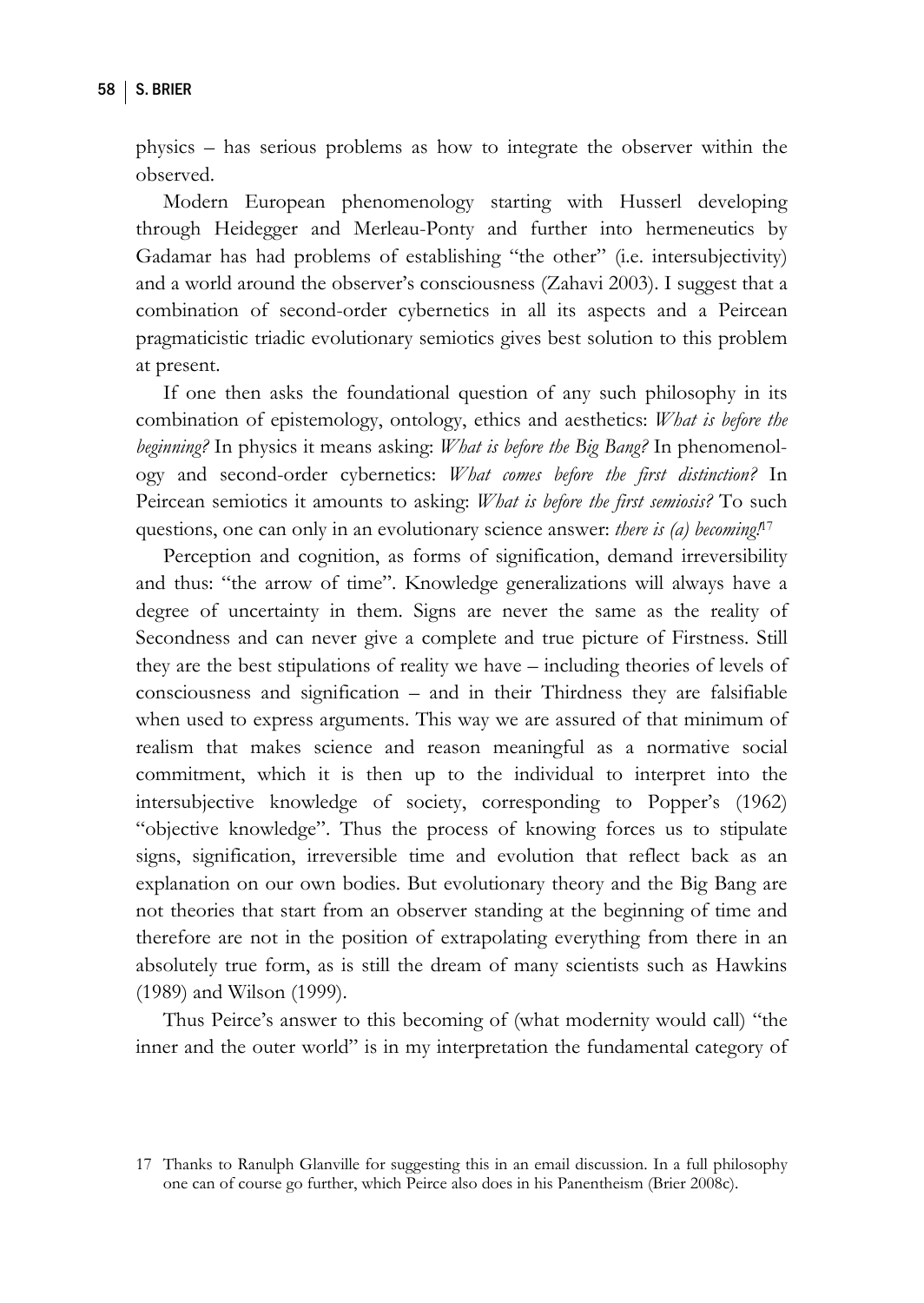Firstness.<sup>18</sup> It is not a "before" in the ordinary understanding of time. When becoming becomes aware and makes the distinction between itself and environment it projects an ontology, which does not mean a final and unchangeably true picture of the world or reality. It is a working hypothesis of reality including the other, language and ourselves, which we test and change. That is never done alone! As human observers we find ourselves in language and therefore in intersubjectivity with other linguistic beings and observers. We do not have to postulate the other after becoming aware of ourselves, because they are prerequisites for our becoming aware as linguistic self-conscious beings. Further we cannot talk of being without knowing: if we exist but do not know, our existence does not matter. A point illustrated in Figure 6 is that becoming aware forces us to postulate the other, our own self, our bodyhood, the environment and language.

Like Peirce, I take our basic emotions to be the (probably) rationally unexplainable building blocks of cognition and signification. Meaning and signs arise in the process of signification by relating the basic emotional experiences to each other. The single emotional experience has no meaning in itself. One of the strengths of Peirce's semiotic philosophy is that qualia and mind are "installed" in the metaphysics from the beginning. The reason that they cannot be explained as such is because they can only be deduced as a necessary prerequisite for the production of that knowledge the nature of which we wish to discuss, as I have argued in this article.19 To awaken to the world for human beings is to acknowledge that it has some kind of resistance and form reacting to our interactions with it (Secondness). These forms may be eigenforms of certain circular process involving our cognition. We do not know for certain, but nevertheless they are somewhat stable forms over time. This is what Peirce calls Thirdness resulting in habits of nature, which establishes time and include us and our cognition.

Thus from the standpoint of semiotics we can establish evolution as *a theory of self-reflecting signification* and therefore compatible with the social studies and humanities. The frustration of being human is that our knowledge of the lifeworld is fallible. But for Peirce it is our fallibility and the limits in our knowing that makes us individual human subjects.

<sup>18</sup> Peirce's theory of agapism or evolutionary love is also important here but that will lead us into other long philosophical explanations, which I have worked out in Brier (2008c).

<sup>19</sup> Further argumentation for this analysis and the Semiotic Star can is given by Brier (2008a).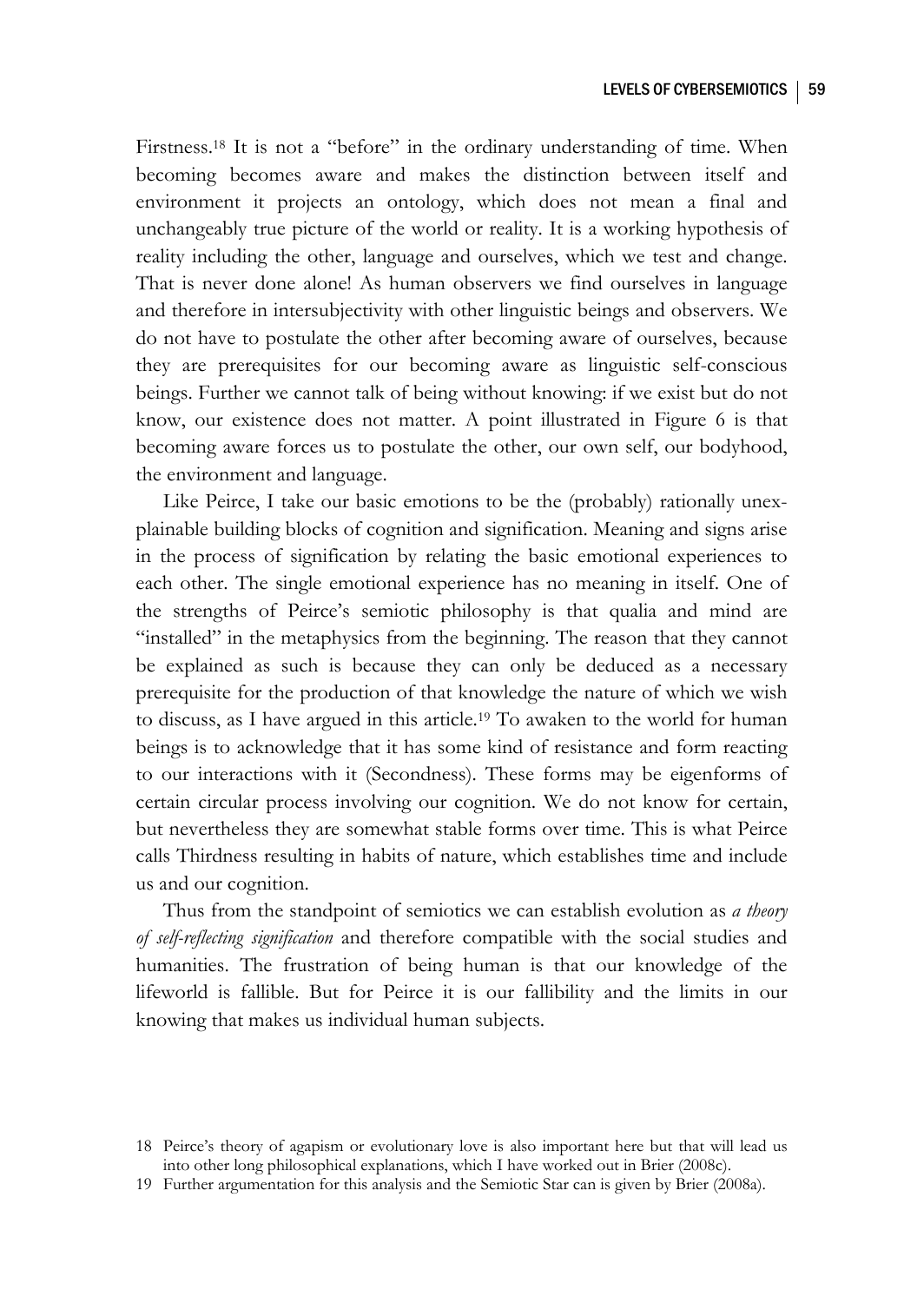#### **References**

- Bains, P. (2006). *The Primacy of Semiosis: An Ontology of Relations*. Toronto: Toronto University Press.
- Barbieri, M. (2001). *The Organic Codes: The Birth of Semantic Biology*. Ancona: PeQuod. Republished in 2003 as: *The Organic Codes. An Introduction to Semantic Biology*. Cambridge: Cambridge University Press.
- Barbieri, M. (2008). What is Biosemiotics? *Biosemiotics* 1, 1–3.
- Bertalanffy, L. von (1976/68). *General System Theory*. *Foundations, Development, Applications*. New York: Braziller.
- Brier, S. (1981). Om grænser for sammenligning. Den komparative metode og spørgsmålet om humanetologiens genstand. *Niche: Nordisk tidsskrift for kritisk biologi* 2 (2), 96–151.
- Brier, S. (1992). Information and Consciousness: A Critique of the Mechanistic foundation of the Concept of Information. *Cybernetics & Human Knowing* 1 (2/3), 71– 94.
- Brier, S. (1995). Cyber-Semiotics: On autopoiesis, code-duality and sign games in biosemiotics. *Cybernetics* & Human Knowing 3 (1), 3-14.
- Brier, S. (1996). From Second-order Cybernetics to Cybersemiotics: A Semiotic Reentry into the Second-order Cybernetics of Heinz von Foerster. *Systems Research* 13 (3), 229–244.
- Brier, S. (1997). What is a Possible Ontological and Epistemological Framework for a True Universal 'Information Science': The Suggestion of Cybersemiotics. *World Futures* 49, 287–308.
- Brier, S. (1998a). Cybersemiotics: a transdisciplinary framework for information studies, *BioSystems* 46, 185–191.
- Brier, S. (1998b). The Cybersemiotic Explanation of the Emergence of Cognition: The Explanation of Cognition, Signification and Communication in a non-Cartesian Cognitive biology. *Evolution and Cognition* 4 (1), 90–102.
- Brier, S. (1999). Biosemiotics and the foundation of cybersemiotics. Reconceptualizing the insights of Ethology, second order cybernetics and Peirce's semiotics in biosemiotics to create a non-Cartesian information science. *Semiotica* 127 (1/4), 169– 198. Special issue on Biosemiotics.
- Brier, S. (2000). Biosemiotic as a possible Bridge between Embodiment in cognitive Semantics and the Motivation concept of Animal cognition in Ethology. *Cybernetics & Human Knowing* 7(1), 57–75.
- Brier, S. (2001a). Cybersemiotics and Umweltslehre. *Semiotica* 134 (1/4), 779–814.
- Brier, S. (2002). Varela's contribution to the creation of Cybersemiotics: The calculus of self-reference. ASC-column, *Cybernetics & Human Knowing* 9 (2), 77–82.
- Brier, S. (2005). Third Culture: Cybersemiotic's inclusion of a Biosemiotic Theory of Mind. *Axiomathes* 15, 211–228.
- Brier, S. (2006). The necessity of Trans-Scientific Frameworks for doing Interdisciplinary Research. *Kybernetes* 3-4, 403–425.
- Brier, S. (2007). Applying Luhmann's system theory as part of a transdisciplinary frame for communication science. *Cybernetics & Human Knowing* 14 (2-3), 29–65.
- Brier, S. (2008a). *Cybersemiotics: Why Information Is Not Enough* (Toronto Studies in Semiotics and Communication). Toronto: University of Toronto Press.
- Brier, S. (2008b). A Paradigm for Biosemiotics. *Signs* 2008, 30–81. Available online at <vip.db.dk/signs/artikler/Brier%20(2008)%20the%20paradigm%20of%20peircean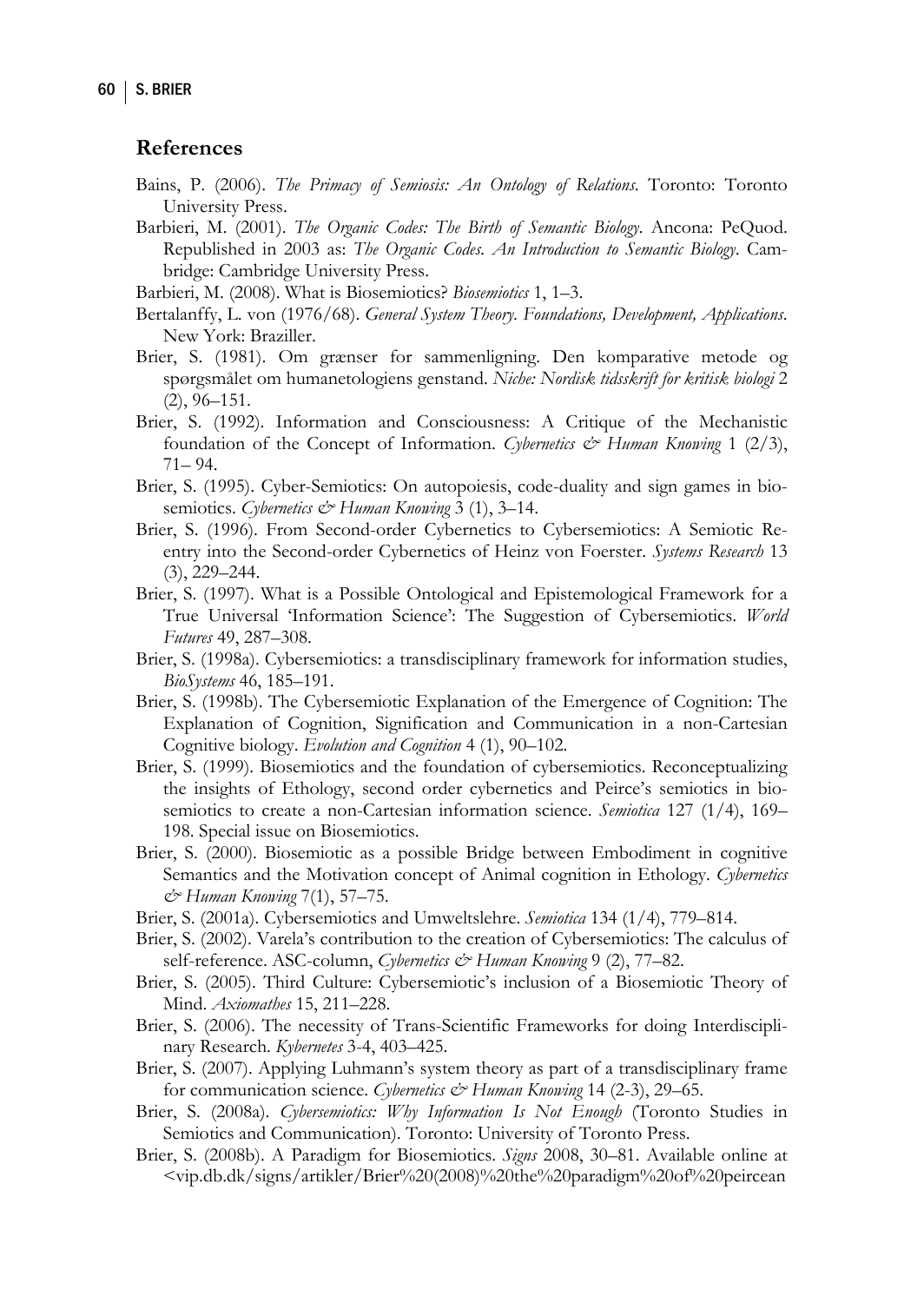%20biosemiotics.pdf  $>$  (15/6/2009).

- Brier, S. (2008c). Bateson and Peirce on the pattern that connects and the sacred. In J. Hoffmeyer (Ed.): *A Legacy for Living Systems: Gregory Bateson as a precursor for biosemiotic thinking* (Chapter 12, pp. 229–255), Biosemiotics 2. London: Springer Verlag.
- Brier, S. (2008d). A Peircean Panentheist Scientific Mysticism. *International Journal of Transpersonal Studies* (27), 20–45.
- Chalmers, D. J. (1996). *The Conscious mind: In Search of a Fundamental Theory*. New York and Oxford: Oxford University Press.
- Damasio, A. (2000). *The Feeling of What Happens: Body, Emotion and the Making of Consciousness.* New York: Harvester.
- Deacon, T. W. (2007). Shannon Boltzmann Darwin: Redefining information (Part I). *Cognitive Semiotics* 1, 123–148.
- Deacon, T W. (2008). Shannon Boltzmann Darwin: Redefining information (Part II). *Cognitive Semiotics* 2, 169–196.
- Dennett, D. C. (1991). *Consciousness Explained*. New York: Back Bay Books.
- Ellis, R. D. & Newton, N. (1998). Three Paradoxes of Phenomenal Consciousness: Bridging the Explanatory Gap. *Journal of Consciousness Studies* 5 (4), 419–42.
- Emmeche, C. (1998). Defining Life as a Semiotic Phenomenon. *Cybernetics & Human Knowing* 5 (1) 33–42.
- Emmeche, C. (2007). On the Biosemiotic nature of Embodiment and our Cyborg Nature. In T. Ziemke, J. Zlatev & R. Frank (Eds.), *Body, Language and Mind. Vol 1. Embodiment* (pp. 379–410). Berlin: Mouton.
- Favareau, D. (2008). The biosemiotic Turn: a Brief history of the Sign Concept in Pre-Modernist Science. *Biosemiotics* 1, 5–23.
- Foerster, H. von (1984). *Observing Systems* (The Systems Inquiry Series). California, USA: Intersystems Publications.
- Gallese, V. & Lakoff, G. (2005). The Brain's Concepts: The Role of the Sensory-Motor System in Reason and Language. *Cognitive Neuropsychology* 22, 455–479.
- Gardner, H. (1985). *The Mind's New Science: A History of the cognitive revolution*. New York: Basic Books.
- Hinde, R. (1970). *Animal Behaviour: A Synthesis of Ethology and Comparative behaviour*, Tokyo: McGraw-Hill. (International Student Edition).
- Hoffmeyer, J. (1996). *Signs of Meaning in the Universe*. Bloomington: Indiana University Press.
- Hoffmeyer, J. (2008). *Biosemiotics: An Examination into the Signs of Life and the Life of Signs*. Scranton, USA: Scranton University Press.
- Hoffmeyer, J. & Emmeche, C. (1991). Code-Duality and the Semiotics of Nature. In M. Anderson & F. Merrell (Eds.), *On Semiotic Modeling* (pp. 117–166). Berlin: Mouton de Gruyter.
- Husserl, E. (1997). *Fænomonologiens idé* (Die Idee der Phenomenologie). Copenhagen: Hans Reitzels forlag.
- Husserl, E. (1999). *Cartesianske Meditationer* (Cartesianische Meditationen). Copenhagen: Hans Reitzels forlag.
- Innis, R. E. (1994). *Consciousness and the play of Signs*. Bloomington and Indianapolis: Indiana University Press.
- Jackendoff, R. (1987). *Consciousness and the Computational Brain*. Cambridge, MA: MIT Press.
- Johnson, M. (1987). *The Body in the Mind*. Chicago: University of Chicago Press.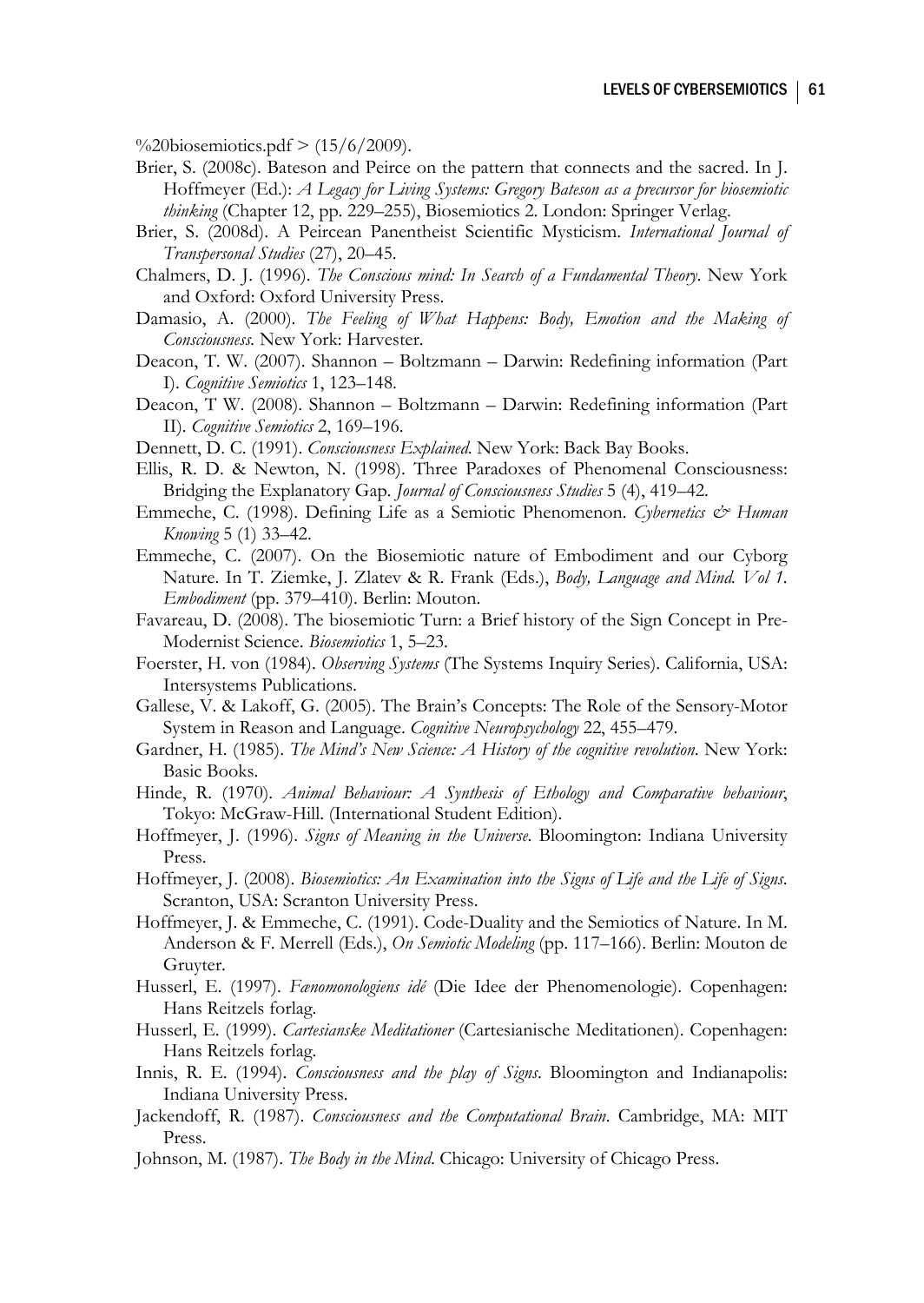- Hawkings, S. W. (1989). *A Brief History of Time*. Updated and expanded to anniversary edition. New York: Bantam Books.
- Kauffman, S. (1995). *At Home in the Universe*. Oxford: Oxford University Press.
- Kull, K. (1999). Biosemiotics in the twentieth century: a view from biology. *Semiotica*  $127(1/4)$ , 385–414.
- Lakoff, G. (1987). *Women, Fire and Dangerous Things: What Categories Reveal about the Mind*. Chicago: University of Chicago Press.
- Lakoff, G. & Johnson, M. (1980). *Metaphors We Live By*. Chicago: University of Chicago Press.
- Lakoff, G. & Johnson, M. (1999). *Philosophy in the Flesh: The Embodied Mind and its Challenge to Western Thought*. New York: Basic Books.
- Leontev, A. N. (1977). *Problemer id et psykiskes udvikling*, Vol. I–III. Copenhagen/Moscow: Sputnik/Progress(Original Russian, 1959).
- Lorenz, K. (1977). *Behind the Mirror: a search for a natural history of human knowledge*. London: Methuen & Co Ltd.
- Luhmann, N. (1990). *Essays on Self-Reference*. New York: Colombia University Press.
- Luhmann, N. (1992). What is communication? *Communication Theory* 2 (3), August 1972, 251–258.
- Luhmann, N. (1995). *Social Systems.* Stanford, CA: Stanford University Press
- Luhmann, N. (1999). Sign as Form. *Cybernetics & Human Knowing* 6 (3), 21–37. Special Issue: Luhmann: Cybernetics, Systems and Semiotics.
- Maturana, H. R. (1988a). Ontology of observing: The Biological Foundation of Self Consciousness and the Physical Domain of Existence. *The Irish Journal of Psychology* 9  $(1), 25-82.$
- Maturana, H. R. (1988b). Reality: The Search for Objectivity, or the Quest for a Compelling Argument. *Irish Journal of Psychology* 9 (1), 25–82
- Maturana, H. R. & Varela, F. (1980). *Autopoiesis and Cognition: The realization of the Living*. London: Reidel.
- Maturana, H. R. & Varela, F. (1986). *Tree of knowledge: Biological Roots of Human Understanding*. London: Shambhala Publishers.
- Merleau-Ponty, M. (1966). Phenomenology of Perception. Translated by C. Smith. London: Routledge & Kegan Paul. Originally published as *Phenomenologie de la Perception* (Paris, Gallimard*,* 1945)*.*
- Mladenov, I. (2004). The Method of Conceptualizing Signs from Everyday Life
- (On Charles S. Peirce's Marginalia). *Internet-Zeitschrift für Kulturwissenschaften* 15 (Juni 2004). Online at <www.inst.at/trans/15Nr/01\_2/mladenov15.htm> (15/6/2009).
- Nöth, W*.* (2001a). Introduction to Ecosemiosis. In E. Tarasti (Ed.), *Ecosemiotics: Studies in Environmental Semiosis, Semiotics of the Biocybernetic Bodies, Human/too Human/Post Human* (pp. 107–123). ISI Congress papers, Nordic Baltic Summer Institute for Semiotic and Structural Studies Part IV, June 12–21 2001 in Imatra, Finland.
- Peirce, C. S. (1931–58). *Collected Papers vol. I–VIII.* Cambridge MA: Harvard University Press. Used here is Peirce (1994 [1866–1913]). *The Collected Papers of Charles Sanders Peirce*. Electronic edition reproducing Vols. I–VI ed. Charles Hartshorne & Paul Weiss (Cambridge: Harvard University Press, 1931–1935), Vols. VII–VIII ed. Arthur W. Burks (same publisher, 1958). Charlottesville: Intelex Corporation.
- Prigogine, I. (1980). *From Being to Becoming*. San Francisco: W. H. Freeman.
- Prigogine, I. (1996). *The End of Certainty. Time, Chaos, and the New Laws of Nature*. New York: The Free Press.